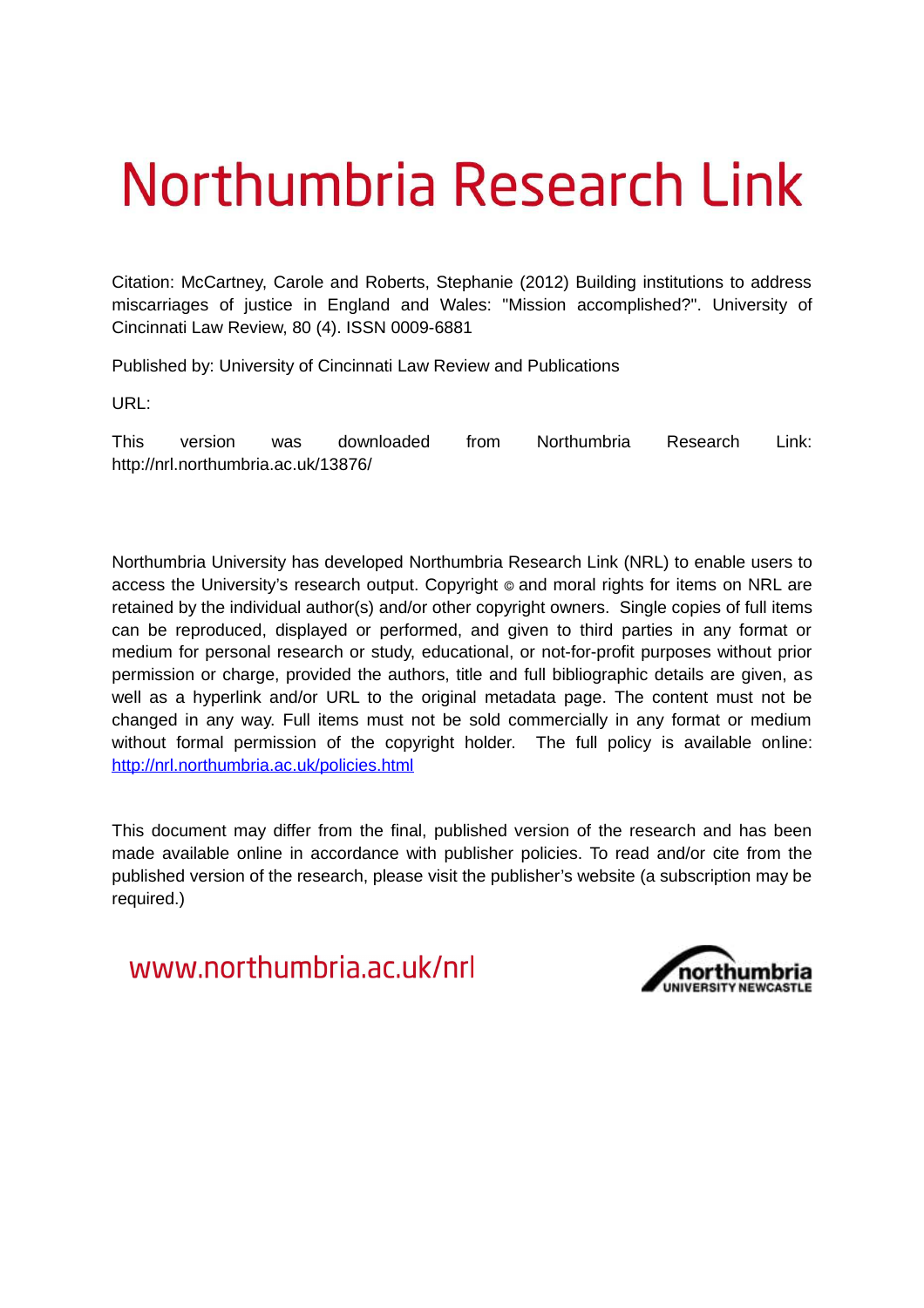### **[University of Cincinnati Law Review](http://scholarship.law.uc.edu/uclr?utm_source=scholarship.law.uc.edu%2Fuclr%2Fvol80%2Fiss4%2F13&utm_medium=PDF&utm_campaign=PDFCoverPages)**

[Volume 80](http://scholarship.law.uc.edu/uclr/vol80?utm_source=scholarship.law.uc.edu%2Fuclr%2Fvol80%2Fiss4%2F13&utm_medium=PDF&utm_campaign=PDFCoverPages) | [Issue 4](http://scholarship.law.uc.edu/uclr/vol80/iss4?utm_source=scholarship.law.uc.edu%2Fuclr%2Fvol80%2Fiss4%2F13&utm_medium=PDF&utm_campaign=PDFCoverPages) [Article 13](http://scholarship.law.uc.edu/uclr/vol80/iss4/13?utm_source=scholarship.law.uc.edu%2Fuclr%2Fvol80%2Fiss4%2F13&utm_medium=PDF&utm_campaign=PDFCoverPages)

9-8-2013

## Building Institutions to Address Miscarriages of Justice in England and Wales: "Mission Accomplished?"

Carole McCartney

Stephanie Roberts

Follow this and additional works at: [htp://scholarship.law.uc.edu/uclr](http://scholarship.law.uc.edu/uclr?utm_source=scholarship.law.uc.edu%2Fuclr%2Fvol80%2Fiss4%2F13&utm_medium=PDF&utm_campaign=PDFCoverPages)

#### Recommended Citation

McCartney, Carole and Roberts, Stephanie (2012) "Building Institutions to Address Miscarriages of Justice in England and Wales: "Mission Accomplished?"," *University of Cincinnati Law Review*: Vol. 80: Iss. 4, Article 13. Available at: [htp://scholarship.law.uc.edu/uclr/vol80/iss4/13](http://scholarship.law.uc.edu/uclr/vol80/iss4/13?utm_source=scholarship.law.uc.edu%2Fuclr%2Fvol80%2Fiss4%2F13&utm_medium=PDF&utm_campaign=PDFCoverPages)

This Article is brought to you for free and open access by University of Cincinnati College of Law Scholarship and Publications. It has been accepted for inclusion in University of Cincinnati Law Review by an authorized administrator of University of Cincinnati College of Law Scholarship and Publications. For more information, please contact [ken.hirsh@uc.edu](mailto:ken.hirsh@uc.edu).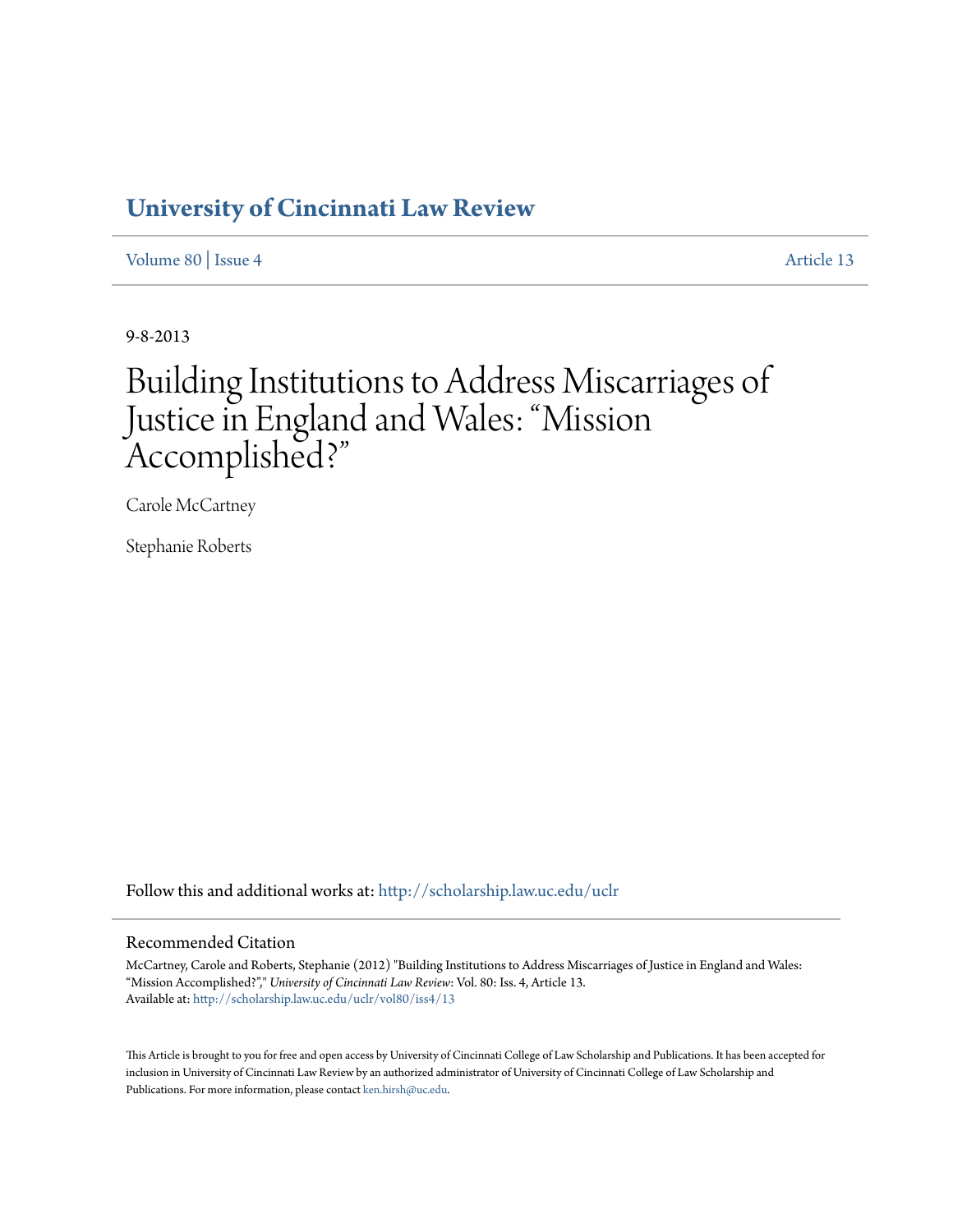#### BUILDING INSTITUTIONS TO ADDRESS MISCARRIAGES OF JUSTICE IN ENGLAND AND WALES: 'MISSION ACCOMPLISHED'?

#### *Carole McCartney\* & Stephanie Roberts\*\**†

#### **ABSTRACT**

*The revelation of miscarriages of justice can lead a criminal justice system to a crisis point, which can be capitalized upon to engineer legal reforms. In England and Wales, these reforms have included the establishment of three bodies: the Court of Criminal Appeal, the Criminal Cases Review Commission, and the Forensic Regulator. With differing remits, these institutions are all intended to address miscarriages of justice. After outlining the genesis of these bodies, we question whether these three institutions are achieving their specific goals. This Article then outlines the benefits accrued from the establishment of these bodies and the controversies that surround their operation. At present, both individually and collectively, these institutions represent a partial solution to miscarriages of justice. However, this Article argues that calls for a greater focus upon "actual" innocence made in light of this partial success are misguided. Such a refocusing may have the unintended consequence of fostering a climate where miscarriages of justice flourish. The rights of all suspects need protection, and due process concerns have the concomitant benefit of protecting the innocent from wrongful conviction. A blinkered approach to "miscarriages" will not necessarily assist the wrongfully convicted and may even increase their number.* 

1333

 <sup>\*</sup> School of Law, University of Leeds.

 <sup>\*\*</sup> School of Law, University of Westminster.

 <sup>†</sup> This article is being published as part of a symposium that took place in April 2011 in Cincinnati, Ohio, hosted by the Ohio Innocence Project, entitled The 2011 Innocence Network Conference: An International Exploration of Wrongful Conviction. Funding for the symposium was provided by The Murray and Agnes Seasongood Good Government Foundation. The articles appearing in this symposium range from formal law review style articles to transcripts of speeches that were given by the author at the symposium. Therefore, the articles published in this symposium may not comply with all standards set forth in Texas Law Review and the Bluebook.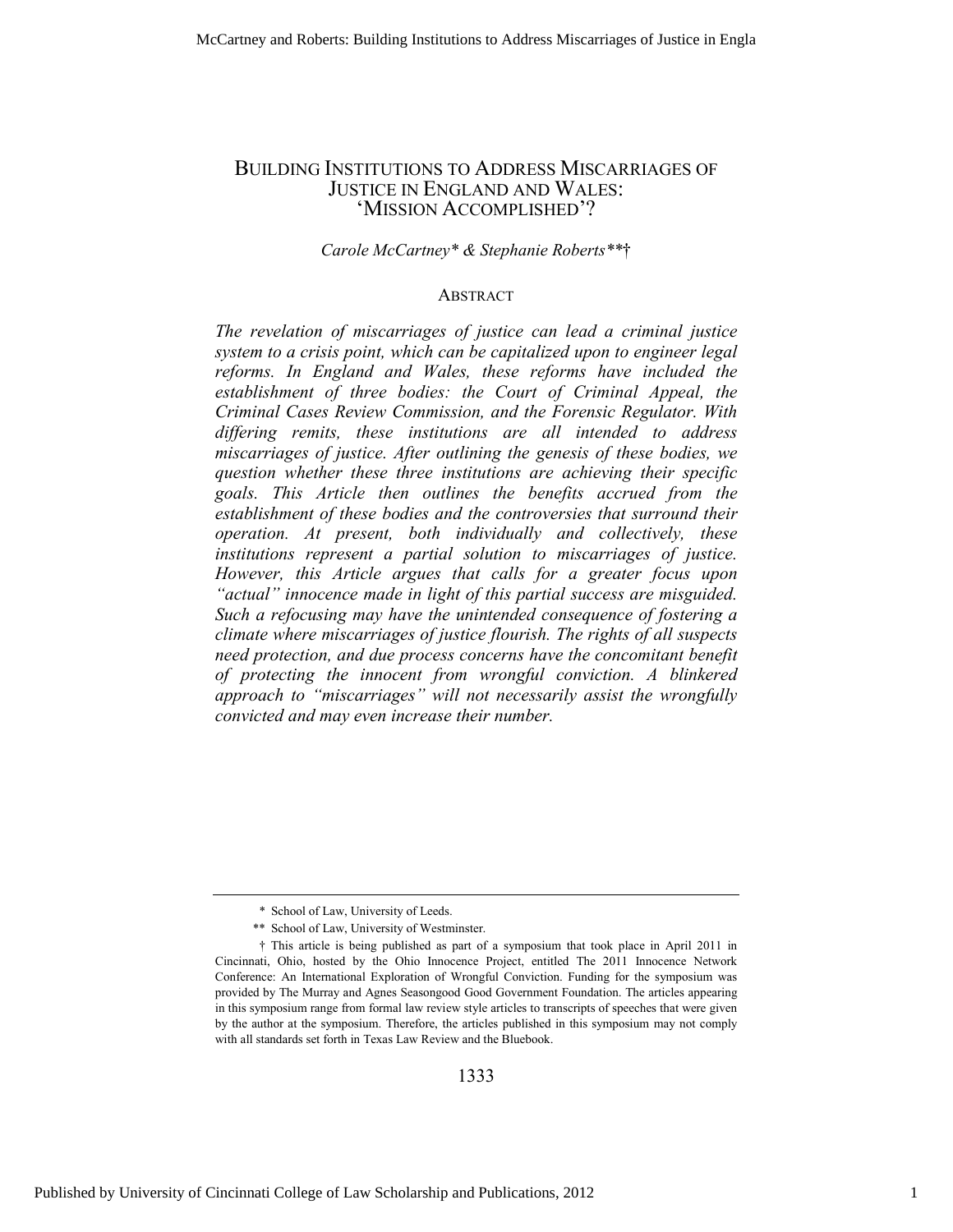#### I. INTRODUCTION

The aim of any criminal justice system should be to ensure the guilty are convicted and the innocent acquitted, and that this is done in a lawful and just manner. Yet there are a multiplicity of ways in which miscarriages of justice<sup>1</sup> may occur. The criminal justice system in England and Wales, like many other countries, has endured periodic crises upon the revelation of wrongful convictions. Such crises have often resulted in legal reforms. This Article outlines three: (1) the creation of the Court of Criminal Appeal in 1907, (2) the CCRC in 1995, (3) and the Forensic Regulator Unit in 2007. These bodies each have an explicit remit to prevent or correct miscarriages of justice. While England and Wales cannot claim, "mission accomplished" with regard to addressing miscarriages of justice, the creation of these three institutions, with refinement and proper resourcing, deserves appreciation. By examining their genesis and remit, judgments regarding the effectiveness of these institutions can be made, permitting an appraisal of arguments as to whether there should be a greater emphasis on innocence within the appellate process.

A glance at the recent history of criminal justice in England and Wales shows a familiar pattern of crisis and reform. The Court of Criminal Appeal<sup>2</sup> was founded at the start of the twentieth century amid "heated press opinion, high profile individual cases of miscarriages of justice, a Royal Commission, and a public inquiry."<sup>3</sup> This series of events bears a striking similarity to those culminating in the creation of the Criminal Cases Review Commission (CCRC) after a similar crisis in confidence and a Royal Commission at the end of the twentieth century. The CCRC was not the only progeny of the 1993 Royal Commission on Criminal Justice. Although enduring a much longer and more turbulent gestational period, the office of the Forensic Regulator was also fashioned as a direct response to the same crisis and high profile miscarriages of justice, albeit with a remit aimed at prevention rather than cure.

While the Court of Appeal and CCRC both have enabling legislation that provides a straightforward encapsulation of their mission and

 <sup>1.</sup> While there remains some residual debate over the nomenclature, this article uses the phrase "wrongful conviction" to indicate the conviction of the factually innocent, and the phrase "miscarriage of justice" to encompass a broader category including those who may be factually guilty but were convicted unlawfully or in contravention of principles of justice. Reforms in England and Wales have always targeted this broader category which is both necessary and in the interests of justice.

 <sup>2.</sup> The Court of Criminal Appeal became the Court of Appeal (Criminal Division) in the Criminal Appeal Act 1966. Therefore, the phrases "Court of Criminal Appeal" and "Court of Appeal" refer to the same court; the term used is dependent on the time period being referred to.

 <sup>3.</sup> RICHARD NOBLES & DAVID SCHIFF, UNDERSTANDING MISCARRIAGES OF JUSTICE 50 (2000).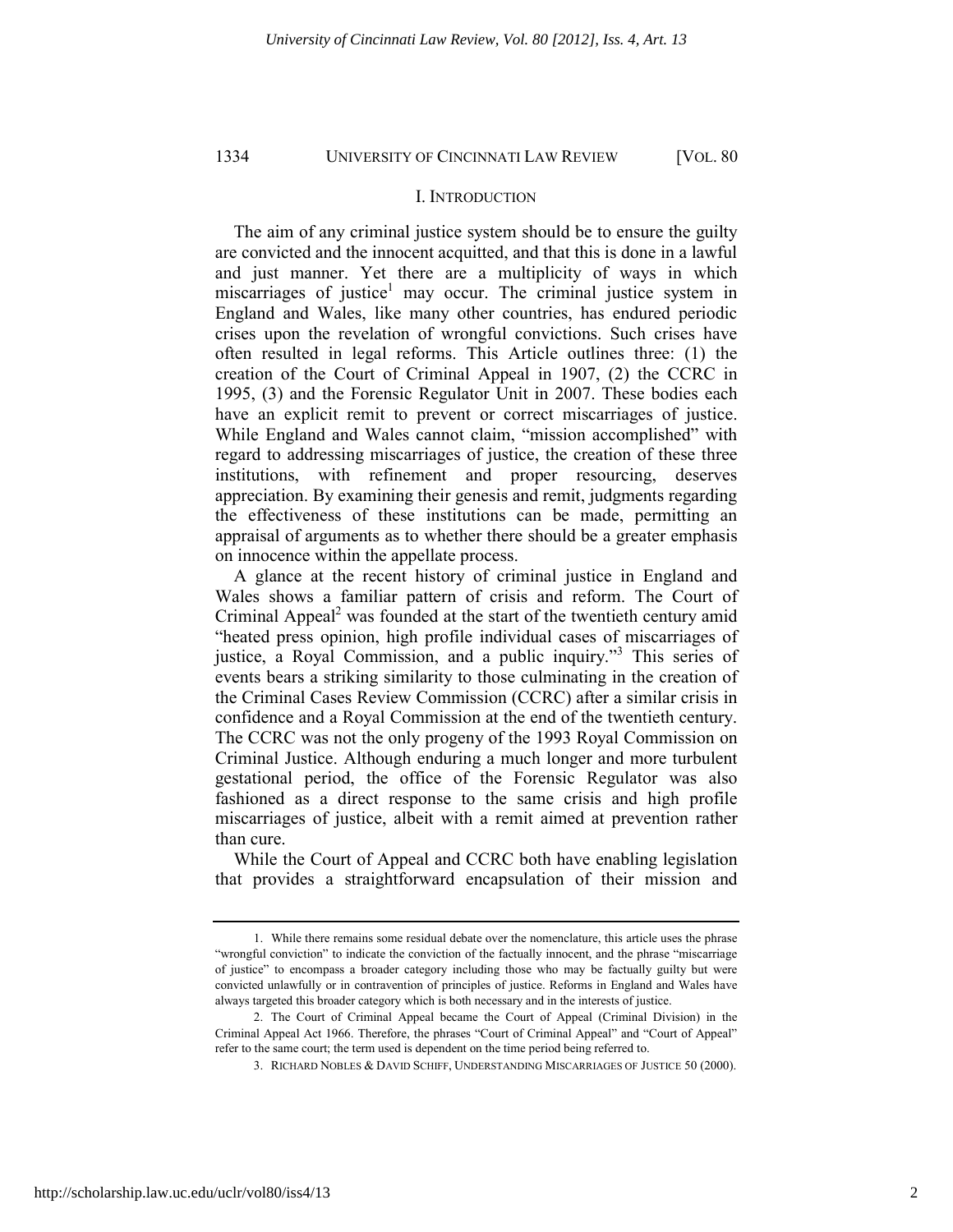operation, the Forensic Regulator has no statutory basis, making discernment of powers and responsibilities more problematic. However, all three pose similar problems when it comes to gauging their effectiveness. While the Court of Appeal and CCRC produce statistics, which give an indication of throughput, these are woefully inadequate when measuring their successes in ensuring miscarriages of justice are corrected. The Forensic Regulator Unit not only has a more oblique remit with no relevant statistics produced, it has also been operational for significantly less time, making evaluation more problematic. However, observations over the intentions of the regulator and the tools at its disposal can be determined and its effectiveness at preventing miscarriages of justice postulated. This article will detail the genesis of each institution, outlining its role and operation before considering some of the criticisms aimed at each and evaluating its effectiveness in addressing miscarriages of justice. We start with the oldest institution, the Court of Criminal Appeal.

#### II. THE COURT OF CRIMINAL APPEAL

The Court of Criminal Appeal's creation has been described as "the product of one of the longest and hardest fought campaigns in the history of law reform."<sup>4</sup> It took approximately thirty-one Parliamentary bills<sup>5</sup> between 1844 and 1906 before the Court of Criminal Appeal was created, with judges being the most vocal opponents.<sup>6</sup> There are various reports from the period that reveal that the judiciary did not object to their decisions being reviewed in relation to sentences or questions of law, but that they were clearly very hostile to an appeal system based on errors of fact.<sup>7</sup> Official reports generated from various enquiries into alleged wrongful convictions between 1844 and 1906 show that judges were reluctant to accept that innocent people were convicted.<sup>8</sup> This attitude of denial contributed to the delay in setting up the court.<sup>9</sup>

 <sup>4.</sup> JUSTICE COMMITTEE, CRIMINAL APPEALS 6 (1964).

 <sup>5.</sup> This is an approximate figure because different sources suggest different numbers but this is the figure listed in the *Return of Criminal Appeal Bills* (1906) H.L. 201.

 <sup>6.</sup> See ROSEMARY PATTENDEN, ENGLISH CRIMINAL APPEALS 1844-1994 (1996) at 22–27.

 <sup>7.</sup> The views of the judges can be ascertained in the following reports: COMMISSIONERS ON CRIMINAL LAW, SECOND REPORT ON THE CRIMINAL LAW (1836), CMND 343; COMMISSIONERS ON CRIMINAL LAW, EIGHTH REPORT ON THE CRIMINAL LAW (1845) PARL. PAP, VOL XIV; HOUSE OF LORDS SELECT COMMITTEE, REPORT FROM THE SELECT COMMITTEE OF THE HOUSE OF LORDS ON AN ACT FOR THE FURTHER AMENDMENT OF THE ADMINISTRATION OF THE CRIMINAL LAW (1848) CMND 523; ROYAL COMMISSION ON THE LAW RELATING TO INDICTABLE OFFENCES, REPORT OF THE ROYAL COMMISSION ON THE LAW RELATING TO INDICTABLE OFFENCES (1879), CMND 2345.

 <sup>8.</sup> *See* SELECT COMMITTEE REPORT (1848) *Id.*: Baron Parke, p.4; Lord Denman CJ, p.44; Lord Brougham, p.49).

 <sup>9.</sup> This view was also shared by the press. THE TIMES, Feb. 2, 1860 ("We believe that in our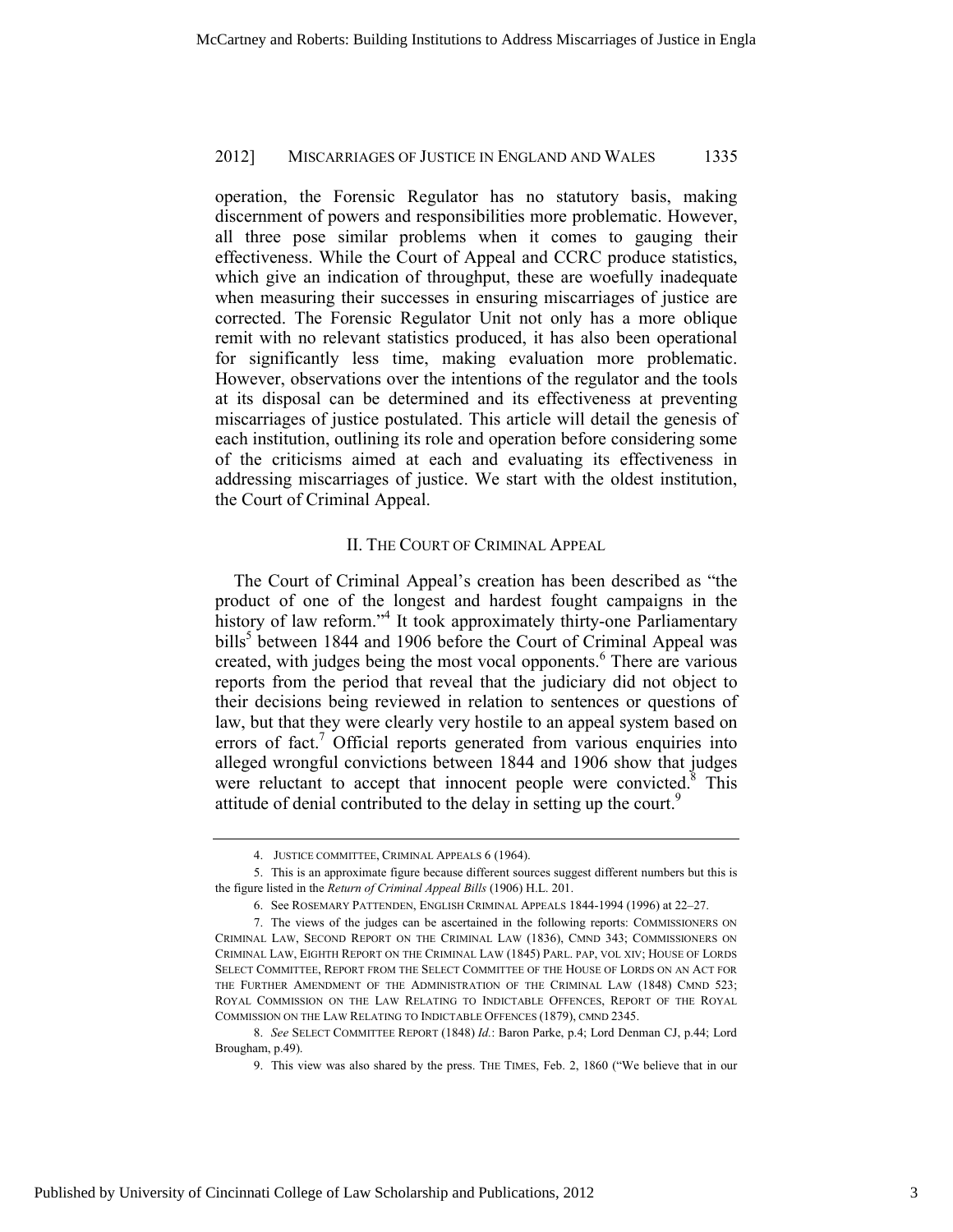Prior to the creation of the Court of Criminal Appeal, the Home Secretary<sup>10</sup> had the power to grant a pardon to those suspected of being wrongly convicted under the prerogative of mercy. It was believed that a Court of Criminal Appeal was then unnecessary as injustice could be rectified via this procedure.<sup>11</sup> The unsatisfactory nature of this process, however, was illustrated by the cases of Adolf Beck and George Edalji.<sup>12</sup> The Home Office rejected sixteen attempts by Adolf Beck, who had been mistaken for the real culprit, to have his convictions for defrauding women in 1896 and 1904 reviewed. Widespread press coverage led to an inquiry after Beck's innocence had finally been confirmed.<sup>13</sup> The case of George Edalji added fuel to the flames. Edalji was wrongly convicted of maiming horses in 1903. He had an alibi and the crimes had continued while he was in prison awaiting trial. Edalji was eventually pardoned after a campaign that included a petition of 10,000 signatures being sent to the Home Office and newspaper articles written by the author Sir Arthur Conan Doyle. These cases and others $14$ showed that whilst the pardon power could remedy injustice, an appeal process that allowed for errors of fact to be reviewed was also needed. The Government responded to this mounting pressure by setting up the Court of Criminal Appeal in the Criminal Appeal Act 1907.

Although the Court of Criminal Appeal was established to remedy wrongful convictions of the factually innocent, it has often been opined that it has never fulfilled the function intended for it. Difficulties have stemmed from its function in deciding appeals on factual error grounds where the appellant is arguing he or she did not commit the crime, necessarily forcing the Court of Appeal to trespass on the role of the jury. The difficulty arises when determining how far it is allowed, or should be allowed, to do this. The Court of Appeal has been accused of adopting too restrictive an approach to its role of correcting miscarriages of justice. Three main complaints have been levelled at the court: that too much deference has been shown to the jury verdict;<sup>15</sup> that there has

Courts of Justice innocent men never are convicted. If at long intervals some singular exception occurs to this universal rule, it is only an exception, which by its extreme rarity proves the rule.").

 <sup>10.</sup> The Home Secretary is Secretary of State for the Home Department which is a Government Department responsible for some areas of the English and Welsh criminal justice system, notably the police. The other Government Department with responsibility for law and order is the Ministry of Justice.

 <sup>11.</sup> PATTENDEN, *supra* note 6, chapter one.

 <sup>12.</sup> For details of Beck and Edalji, see C.H. ROLPH, THE QUEEN'S PARDON 36 (1978); PATTENDEN, *supra* note 6, at 27–30.

 <sup>13.</sup> BECK INQUIRY, REPORT OF THE COMMITTEE OF INQUIRY INTO THE CASE OF ADOLF BECK (1904) CMND 2315.

 <sup>14.</sup> See PATTENDEN, *supra* note 6 at 30 n.215 for other examples.

 <sup>15.</sup> *See* R.E. ROSS, THE COURT OF CRIMINAL APPEAL (1911); D. Seaborne Davies, *The Court of Criminal Appeal: The First Forty Years*, 1 J. SOC'Y PUB. TCHRS. L. 425 (1951); MICHAEL KNIGHT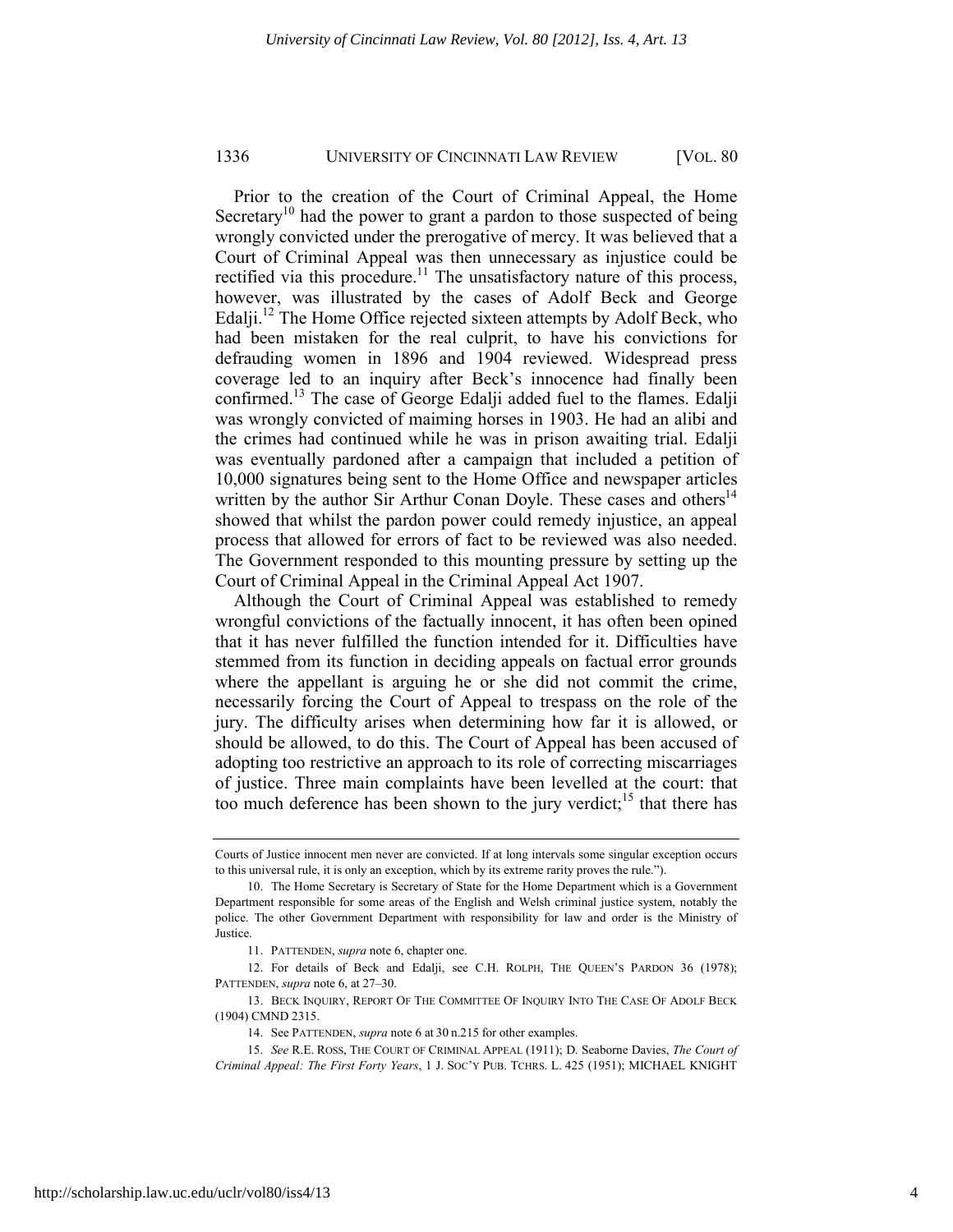been undue reverence to the principle of finality;<sup>16</sup> and that the court is motivated by the fear that "opening the floodgates" to a deluge of appellants would see the court flounder, ensnared by tight resource and budgetary constrictions.<sup>17</sup> These factors have undoubtedly had an influence on the Court's working practices and were fundamental in establishing the Court as one of *review* rather than *rehearing*. This has led to problems, particularly for those pleading factual innocence.

Leave<sup>18</sup> of the Court is generally required to appeal, the test being whether the appeal is *reasonably arguable*.<sup>19</sup> As Spencer has noted, this is "a process which lends itself quite well to the detection of procedural and legal errors, but much less well to dealing with the problem that the trial court, without breaking any of the rules, just reached the wrong result."<sup>20</sup> Whilst the appeal judge may be able to determine from the transcript of the summing up whether the trial judge was biased, or whether he misdirected the jury on the law, determining whether the appellant is factually innocent requires more investigation. As the judge reviews the case on paper and usually does so in his evenings and weekends, carrying out his normal judicial functions during the day, there is the potential for many miscarriages of justice to be missed. This process means that very few appeals get through the leave filter and only a small fraction of those that do are appeals based on factual innocence.

The Court suffers from a lack of resources, which is why the leave filter is important as the only control the Court has over the number of cases appearing before it. Spencer has cited the heavy workload of the Court as the main reason for its problems in determining factual innocence appeals. He states:

This institutional overcrowding . . . is the reason, of course, that defendants who are convicted in the Crown Court need leave in order to

 17. *See* RCCJ, *supra* note 15, at 162–78; J.R. Spencer, *Does Our Present Criminal Appeal System Make Sense?* CRIM. L. REV. 677 (2006).

18. A legal term generally translating as "permission."

CRIMINAL APPEALS (1970); K. Malleson, *Review of the Appeal Process*, RCCJ Research Study No. 17 (1993); TUCKER COMMITTEE, REPORT OF THE DEPARTMENTAL COMMITTEE ON NEW TRIALS IN CRIMINAL CASES (1954), CMND 9150; JUSTICE COMMITTEE, *supra* note 4; DONOVAN COMMITTEE, REPORT OF THE INTERDEPARTMENTAL COMMITTEE ON THE COURT OF CRIMINAL APPEAL (1965) CMND 2755 [hereinafter DONOVAN COMMITTEE REPORT]; RUNCIMAN ROYAL COMMISSION ON CRIMINAL JUSTICE CHAPTER TEN (1993) CMND 2263 [hereinafter RCCJ].

 <sup>16.</sup> *See* K. Malleson, *Appeals Against Conviction and the Principle of Finality*, J.L.S. 151 (1994); PATTENDEN, *supra* note 6 73–74; BOB WOFFINDEN, MISCARRIAGES OF JUSTICE 322 (1987); P. Hill, *Finding Finality*, 146 NEW L.J. 1552 (1996).

 <sup>19.</sup> Lord Justice Auld, Review of the Criminal Courts, chapter 12, ¶ 73 (2001). Available at http://webarchive.nationalarchives.gov.uk/+/http://www.criminal-courts-review.org.uk/ (last accessed 30 November 2012). This process is usually conducted by reading a transcript of the judge's summing up, along with Counsel's advice on appeal, copies of the trial documents, a list of witnesses and the indictment and record sheet.

 <sup>20.</sup> Spencer, *supra* note 17 at 684.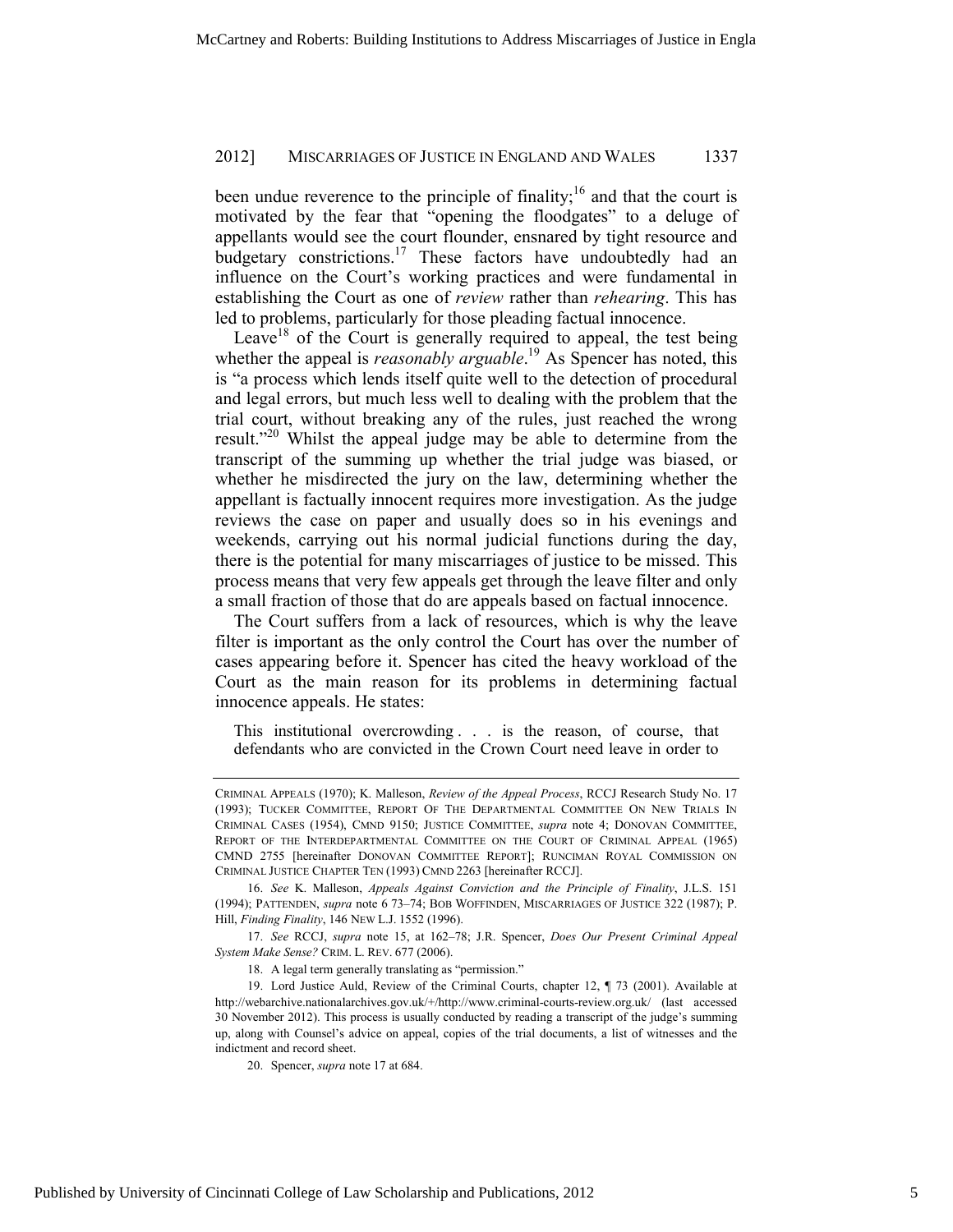appeal. And it is the reason why the Criminal Division of the Court of Appeal, like the Court of Criminal Appeal before it, has always done its best to avoid getting involved in appeals that turn on disputed facts, and particularly those that require the hearing of witnesses: one of the consequences of which is that the defendant is in a weak position to appeal where he was wrongly convicted (as against convicted in proceedings vitiated by an error of procedure or of substantive law). Appeals on the basis of "I simply didn't do it!" are particularly time consuming, and if the Court of Appeal were obliged to handle anything but a trivial number of them, this would seriously retard the task of dealing with appeals against sentence: a task that must be given high priority, if the court is to hear the appeal before the sentence is served.<sup>21</sup>

The problem of resources has been a recurring issue and impacts on the working practices of the Court, as it does on all parts of the criminal justice system. But it is not just a heavy workload that causes problems; the Court's review function also causes difficulties for the factually innocent. This function was summed up by Blom-Cooper, who stated that "[t]he Court of Appeal cannot substitute itself for the jury and re-try the case. That is not its function. It must oversee the fairness of the trial and satisfy itself that there was evidence on which the jury could properly convict."<sup>22</sup> If the Court's role is merely to assess the fairness of the trial and whether the prosecution had satisfied the burden of proof and the jury was able to convict, it is very difficult for injustice to be rectified. It precludes the Court from delving too deeply into factual issues and the merits of a case. The difficulties the review function has caused can be illustrated by those appeals that are based on factual error grounds where, at its most simplistic level, the appellant is arguing he or she did not commit the crime. These are generally the "lurking doubt" and fresh evidence grounds of appeal.

The Criminal Appeal Act 1907 gave the Court wide powers to quash a conviction where the verdict was unreasonable or could not be supported by the evidence. The approach the Court adopted can be illustrated by the case of  $R \, v \, McGrath.<sup>23</sup>$  The then Lord Chief Justice, Lord Goddard summed up the attitude of the Court when he said the Court was:

[F]requently asked to reverse verdicts in cases in which a jury has rejected an alibi, but this court cannot interfere in those cases in the ordinary way, because to do so would be to usurp the function of the jury. Where there is evidence on which a jury can act and there has been a

 <sup>21.</sup> *Id*. at 693.

 <sup>22.</sup> LOUIS BLOM-COOPER, THE BIRMINGHAM SIX AND OTHER CASES: VICTIMS OF CIRCUMSTANCE 8–9 (1st ed. 1997).

 <sup>23.</sup> R v. McGrath, (1949) 2 All ER 495.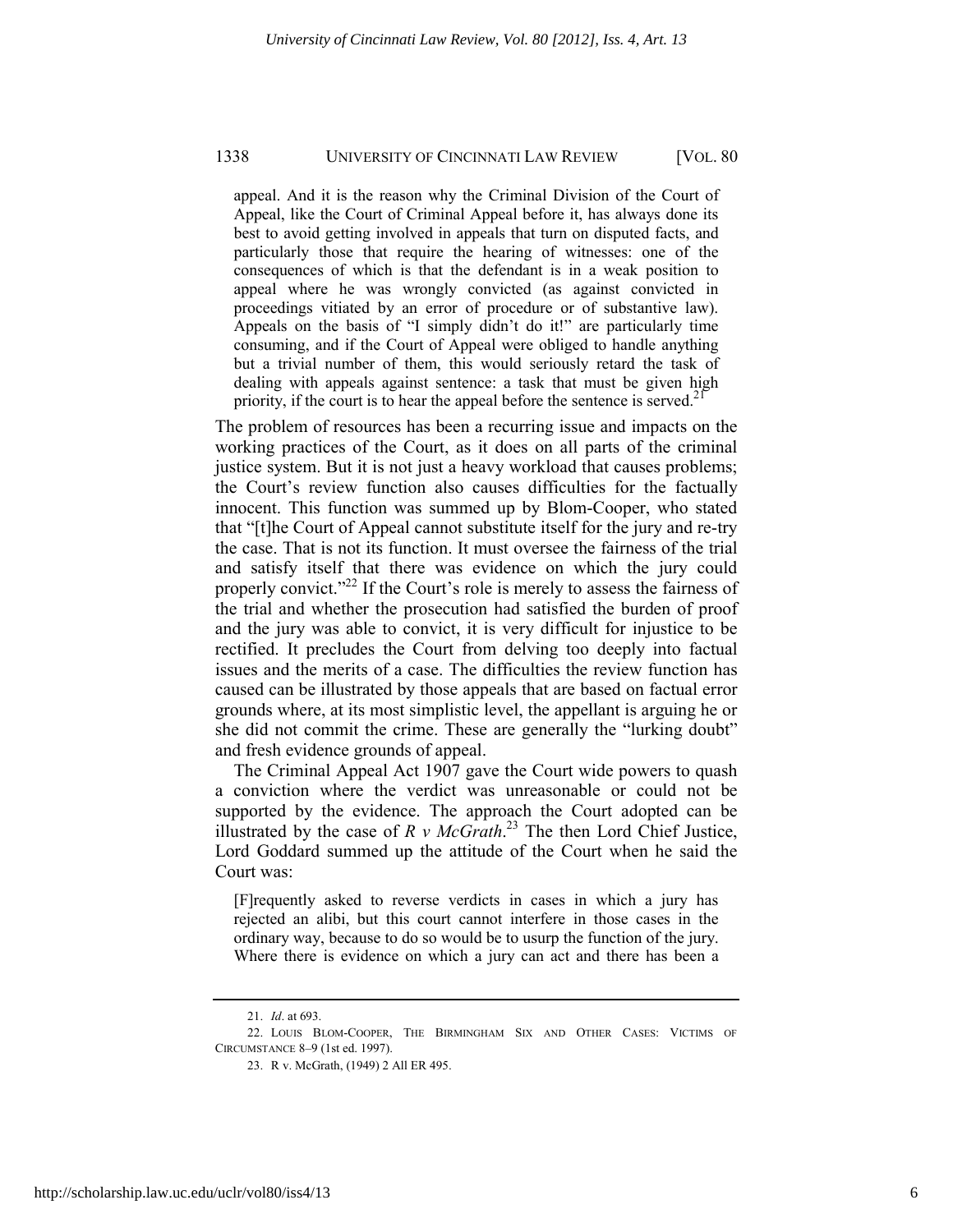proper direction to the jury this court cannot substitute itself for the jury and re-try the case. That is not our function. $24$ 

This approach was perceived to be a restrictive one and an illustration of deference to the jury verdict. As a result, the Donovan Committee, set up to review the Court's working practices, recommended in 1966 that "the verdict . . . was unreasonable and contrary to the weight of the evidence" ground should be replaced by giving the Court the power to allow an appeal where the verdict is "unsafe or unsatisfactory."<sup>25</sup> The Committee felt that the advantages to be gained by this change were that the safeguards for an innocent person wrongfully convicted would be increased.<sup>26</sup> This change was enacted in the Criminal Appeal Act 1966 and consolidated in the Criminal Appeal Act 1968.

The aim of Parliament in enacting the unsafe and unsatisfactory ground was to impose on the Court a duty to form its own opinion about the correctness of a conviction, notwithstanding the fact that no criticism could be made of the conduct of the trial. The Court appeared to do this shortly after the enactment of the 1968 Act in the case of  $R$  v Cooper,<sup>27</sup> which created the lurking doubt ground of appeal. This requires the Court to form its own subjective opinion about the evidence in the case. Lord Widgery stated:

[I]n cases of this kind the Court must ask itself a subjective question, whether we are content to let the matter stand as it is, or whether there is not some lurking doubt in our minds which makes us wonder whether an injustice has been done. This is a reaction which may not be based strictly on the evidence as such; it is a reaction which can be produced by the general feel of the case as the Court experiences it.<sup>28</sup>

Despite the enactment of the unsafe and unsatisfactory ground and Lord Widgery's seemingly liberal interpretation of it, the review function continues to hamper the criminal division's approach in those appeals where there is no procedural or legal irregularity and no fresh evidence. Malleson's study<sup>29</sup> of the first 300 appeals of 1990 revealed that the principle of lurking doubt was directly or indirectly raised in 10 of the 281 appeals that were finally decided. She concluded that the Court appears to regard the principle as a last resort for those cases where no criticism can be made of the trial, yet concern about the justice of the conviction still lingers.

Malleson's research was carried out for the Royal Commission on

<sup>24.</sup> *Id*. at 496.

<sup>25.</sup> DONOVAN COMMITTEE REPORT, *supra* note 15, at ¶ 150.

 <sup>26.</sup> *Id.*

 <sup>27.</sup> R v. Cooper, (1969) 1 Q.B. 267.

<sup>28.</sup> *Id*. at 271.

 <sup>29.</sup> Malleson, *supra* note 15.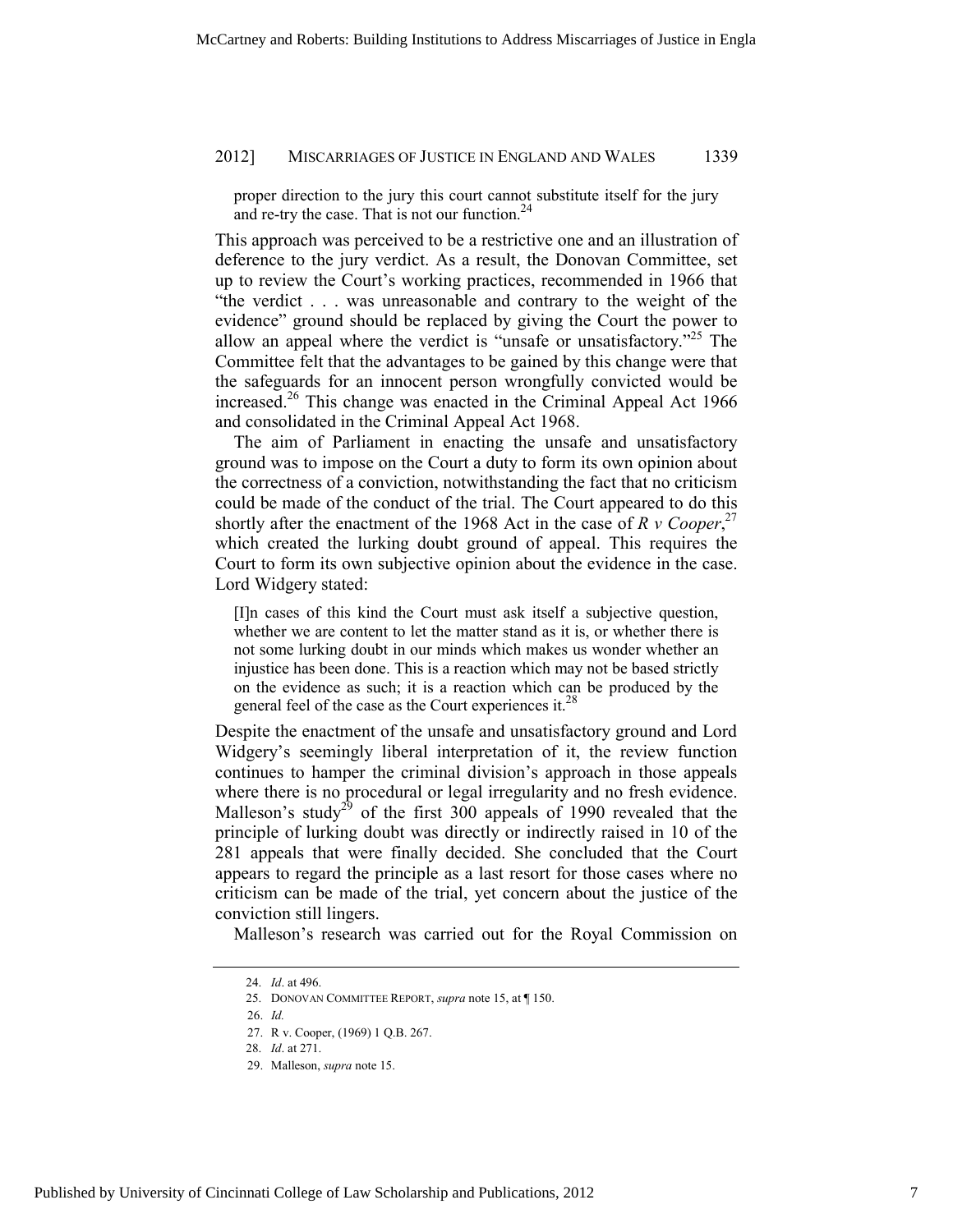Criminal Justice (RCCJ), which was established on the day the Birmingham Six were freed $30$  and it proposed reforms to the appeal process with the aim of restoring public confidence. The Commission discussed the lurking doubt ground and stated that they "fully appreciate[d] the reluctance felt by judges sitting in the Court of Appeal about quashing a jury's verdict" as "the jury has seen all the witnesses and heard their evidence; the Court of Appeal has not."<sup>31</sup> The majority recommended that there should be a single ground of appeal which was whether a conviction "is or may be unsafe." The Government rejected the words "or may be" preferring the test to be simply "is unsafe" which was enacted in the Criminal Appeal Act 1995.<sup>32</sup> In their response to the RCCJ, the Government stated that the concept of lurking doubt was incorporated into the unsafe ground.<sup>33</sup> This was confirmed by an update of Malleson's research by Roberts using the first 300 appeals of 2002 which revealed that the principle of lurking doubt was referred to directly or indirectly in seven of the 300 appeals with one allowed and six dismissed or refused.<sup>34</sup> Therefore, although lurking doubt has arguably been incorporated into "unsafe," the position under the Criminal Appeal Act 1995 is not markedly different to that under the Criminal Appeal Act 1968 with the Court continuing to adopt a restrictive approach to these appeals despite the recommendations of the RCCJ.

Although the general consensus has been that the reluctance of the judges to usurp the role of the jury has inhibited their use of the lurking doubt ground of appeal, the RCCJ report highlighted the deficiencies of the Court's review function. This was illustrated by the late, former Court of Appeal judge Sir Frederick Lawton, who stated:

The court does not re-try cases . . . . It has to proceed on the basis that findings of fact implicit in the jury's verdict are the facts of the case. It can only disregard them if there is new evidence, or the findings of the jury were perverse, or the court has a lurking doubt. Reading a transcript of evidence is not conducive to raising a lurking doubt.<sup>35</sup>

This explains why very few lurking doubt appeals manage to get

 <sup>30.</sup> This case and the RCCJ report are discussed *infra*.

 <sup>31.</sup> RCCJ, *supra* note 15, at 171–72 ¶ 46.

 <sup>32.</sup> This is the current test the Court has to quash convictions. Section 2(1) of the Criminal Appeal Act 1995 states that the Court of Appeal (a) "shall allow an appeal against conviction if they think that the conviction is unsafe; and (b) shall dismiss such an appeal in any other case."

 <sup>33.</sup> LORD CHANCELLOR'S DEP'T, ROYAL COMMISSION ON CRIMINAL JUSTICE: FINAL GOVERNMENT RESPONSE (1996).

 <sup>34.</sup> S. Roberts, *The Royal Commission on Criminal Justice and Factual Innocence: Remedying Wrongful Convictions in the Court of Appeal*, 1 JUST. J. 86 (2004).

 <sup>35.</sup> Frederick Lawton, *Judgments Without Prejudice,* THE TIMES, Oct. 23, 1990.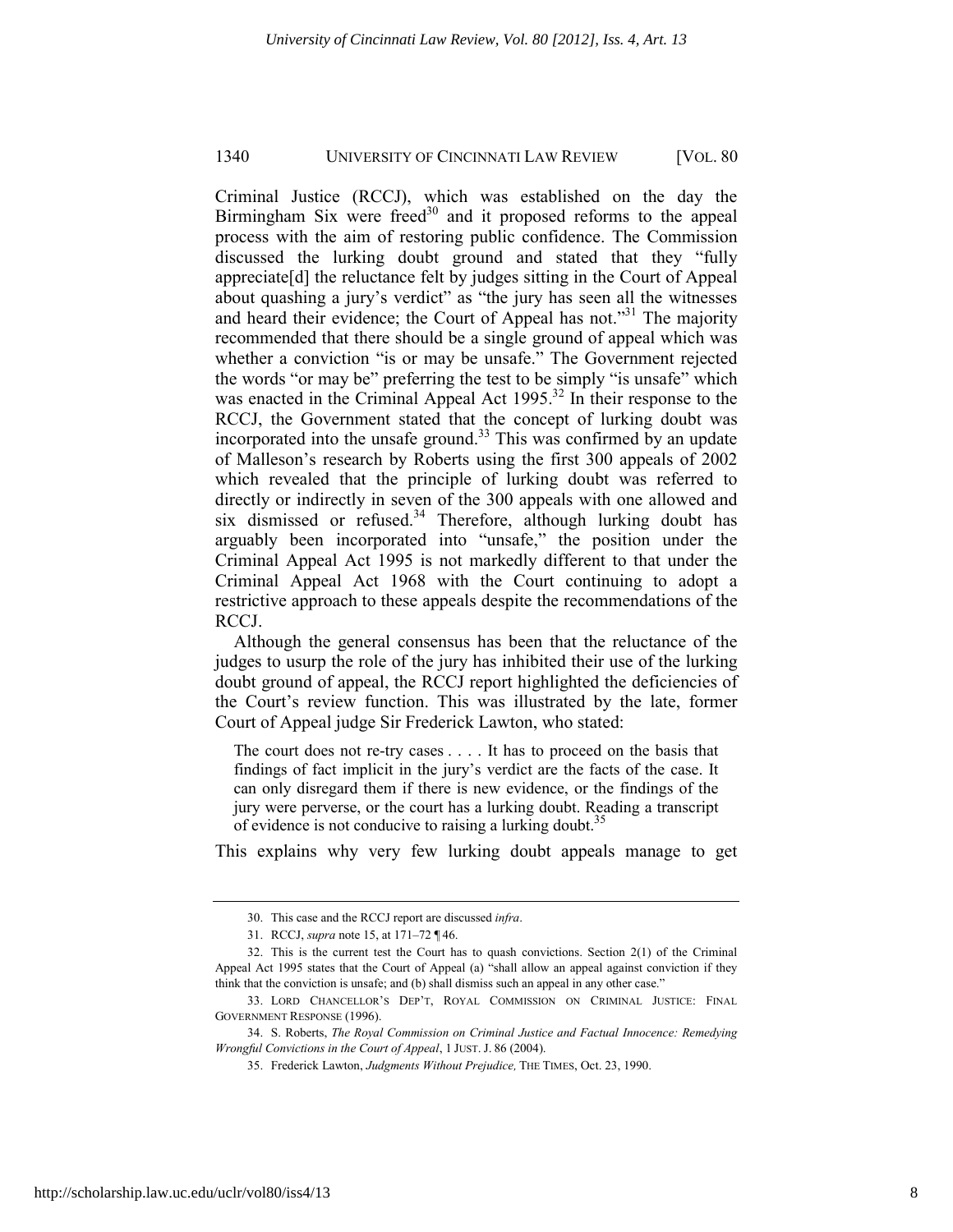through the leave filter and why they are generally unsuccessful.<sup>36</sup> thus curtailing the opportunities for those who are factually innocent to overturn their convictions.

Although it may have been the intention of Parliament that the Court of Criminal Appeal would take an active role in reassessing evidence, giving the Court wide powers under section 9 of the Criminal Appeal Act 1907 to adduce fresh evidence, the Court imposed its own restrictions: the evidence had to be credible and relevant to the issue of guilt; the evidence had to be admissible; and the evidence could not have been put before the jury.<sup>37</sup> Whilst these criteria were partly due to deference to the jury verdict and the principle of finality, the third restriction directly relates to the review function. In 1966, the Donovan Committee acknowledged that if fresh evidence were admitted, there would be a risk that the Court would on occasions find itself retrying a case, which was "a function which Parliament did not intend it to discharge."<sup>38</sup> The Committee recommended that additional evidence should be received if it was relevant and credible, and if there was a reasonable explanation for the failure to place it before the jury.<sup>39</sup> These recommendations were the subject of a late amendment to the Criminal Appeal Act 1966 which then became Section 23 of the Criminal Appeal Act 1968. The RCCJ also heard evidence from a variety of witnesses about problems relating to fresh evidence appeals and made various recommendations later incorporated into Section 23 of the Criminal Appeal Act 1968 by Section 4 of the Criminal Appeal Act 1995.

The Court now has the power to hear fresh evidence where this is "necessary or expedient in the interests of justice"<sup>40</sup> and must have regard to four factors: (a) whether the evidence appears to the Court to be "capable of belief;" (b) "whether . . . the evidence may afford any ground for allowing the appeal;" (c) whether the evidence would have been admissible in the lower court on an issue which is the subject of the appeal; and (d) whether there is a reasonable explanation for the failure to adduce the evidence in those proceedings.<sup>41</sup> There is evidence to suggest, however, that the Court's attitude towards fresh evidence appeals since the Criminal Appeal Act 1995 remains unchanged. $42$ 

 <sup>36.</sup> For a further discussion on the problems of lurking doubt appeals specifically, see L. Leigh, *Lurking Doubt and the Safety of Convictions*, CRIM. L. REV. 809 (2006) L. James, *Criminal Appeals and the Lurking Doubt* 154(49) J.P. 780 (1990).

 <sup>37.</sup> These principles from the early cases are summed up in R v. Parks, (1961) 1 W.L.R. 1484.

 <sup>38.</sup> DONOVAN COMMITTEE REPORT, *supra* note 15, ¶ 132.

 <sup>39.</sup> *Id*. ¶ 136.

 <sup>40.</sup> Criminal Appeal Act, 1968, c. 19, § 23 (U.K.).

 <sup>41.</sup> Criminal Appeal Act, 1968, c. 19, § 23(2) (U.K.), as amended by Criminal Appeal Act, 1995, c. 35, § 4 (U.K.).

 <sup>42.</sup> *See* Roberts, *supra* note 34.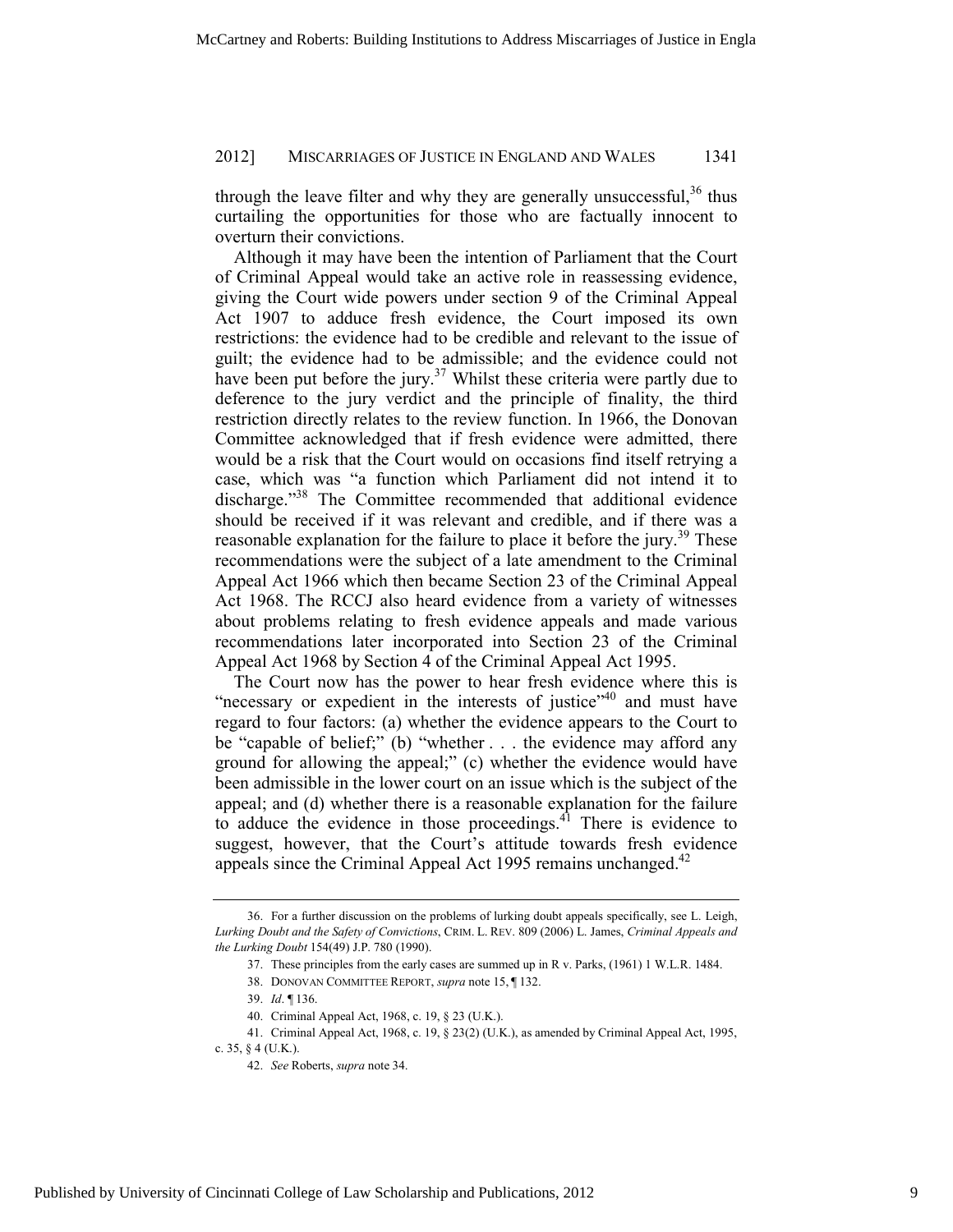Fresh evidence appeals illustrate the complexity of the relationship between the Court and the jury. The Court defers to the jury verdict because an appeal is not a rehearing of witnesses (the jury is meant to be in a better position to draw inferences regarding witness testimony than the Court of Appeal), and the task of deciding whether a defendant is factually guilty is legally given to the jury. The review function also hampers the Court of Appeal from assessing fresh evidence as the Court is assessing whether the jury *could* have convicted and not whether it *should* have convicted. Yet the Court of Appeal's deference to the jury verdict is difficult to comprehend in fresh evidence appeals, because the Court is deciding on evidence never put before a jury. How should it then decide on guilt when this is not within its defined role? A lack of clarity on this issue compounds the difficulties that face the factually innocent and explains why so few fresh evidence appeals are brought before the Court and why so few are successful, forcing the innocent to frame their appeals in technicalities or procedural irregularities.

The resulting emphasis on procedural and technical appeals does assist those factually innocent appellants who have such irregularities or "due process" failures in their case. Due process arguments thus have an important role to play in providing factually innocent appellants with grounds of appeal. The problem arises when factually innocent appellants do not have due process failures to argue or when these arguments are unsuccessful in gaining relief. Such appellants are then forced to negotiate the flaws of fresh evidence appeals or locate a new procedural irregularity to try again. This is not an easy task even though the creation of the CCRC was heralded as the "solution" to such issues. This body was intended to have the power and resources to undertake investigations and possibly locate new facts (admissible fresh evidence) or shed new light on previously argued facts, capabilities that the Court of Appeal does not have. These capabilities, however, have meant that the relationship between the Court of Appeal and the CCRC has proved to be difficult, as those cases sent to the Court of Appeal via the CCRC can accentuate the very difficulties that the Court of Appeal has in handling fresh evidence appeals. The CCRC itself has also been subject of criticism in relation to its ability to deal with factually innocent appellants, particularly because the origins of the CCRC also lay in crisis following the revelation of a series of high profile wrongful convictions.

#### III. THE CRIMINAL CASES REVIEW COMMISSION

The origins of the CCRC lay in continued failures of Home Secretaries to use their powers wisely as well as frustrations with the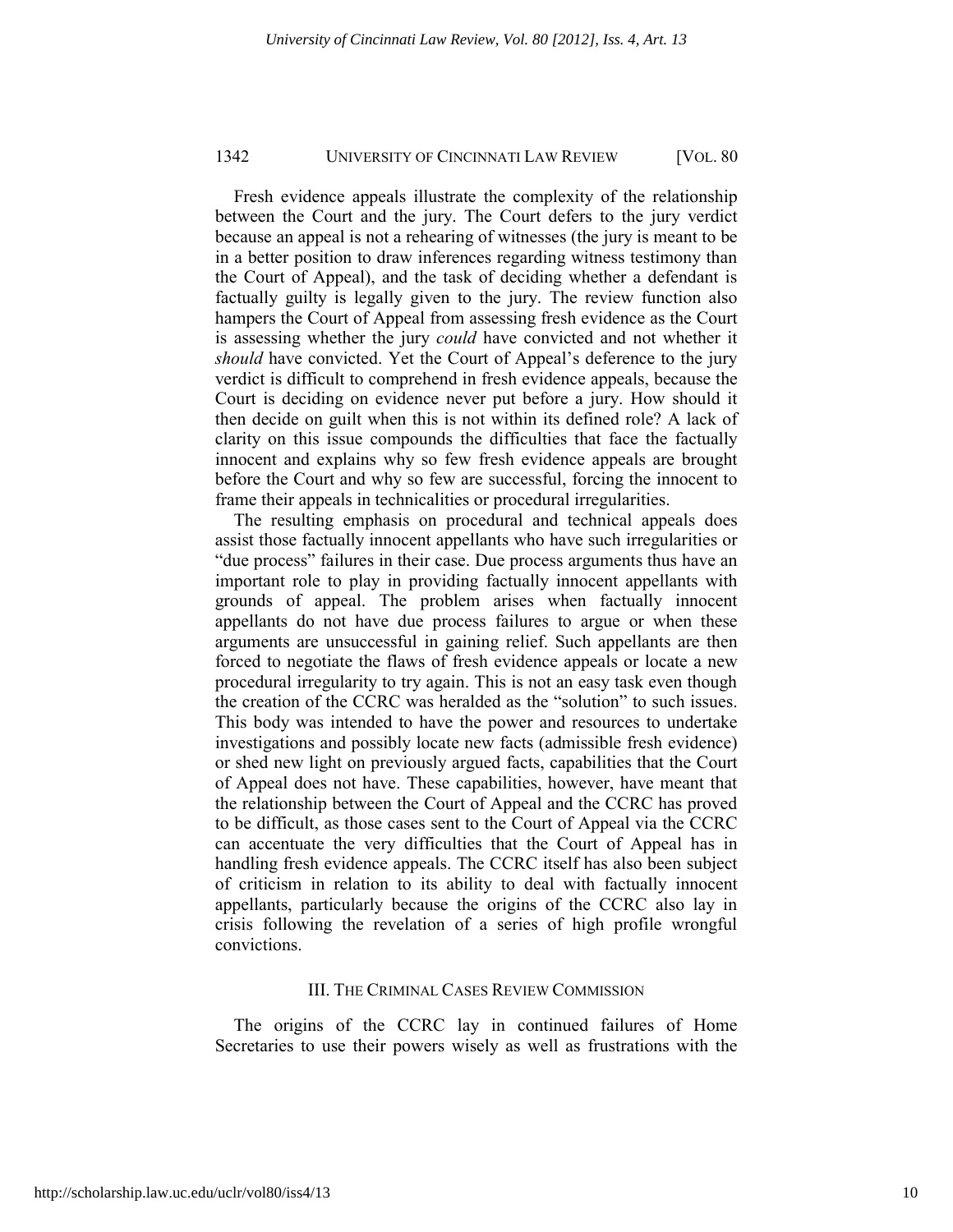remit and operation of the Court of Appeal. The Home Secretary was given an additional power by Section 19 of the Criminal Appeal Act 1907 to refer a case back to the Court of Appeal for determination of the prerogative of mercy. The Criminal Justice Act  $1948$ ,<sup>43</sup> however, severed the link between the referral power and the prerogative of mercy, which left the Home Secretary with the power to grant a pardon or to refer a case to the Court of Appeal for determination. The Home Secretary also had the option of commissioning an inquiry into a case, which was carried out independently from the Court. Section 19 of the 1907 Act became Section 17 of the Criminal Appeal Act 1968, allowing the Home Secretary to refer a case to the Court "if he thinks fit."

The problems associated with this process were highlighted in 1975 when the then Home Secretary Roy Jenkins referred the *Lattimore*<sup>44</sup> case back to the Court of Appeal. This was the first of a number of cases during the 1970s where the appellants were believed innocent. Three young boys, Colin Lattimore, Ahmet Salih, and Ronnie Leighton, were convicted of crimes leading to the death of Maxwell Confait, and after leave to appeal was refused, a campaign was launched on their behalf.<sup>45</sup> Their convictions were subsequently overturned and an inquiry into the case found serious police malpractice during the investigation.<sup>46</sup> The publicity surrounding this case contributed to calls for a Royal Commission on Criminal Procedure (RCCP), which made a subsequent legislative recommendation to codify police powers, leading to the Police and Criminal Evidence Act 1984.

During the 1970s there was also hostility to references by the Home Secretary to the Court of Appeal, illustrated by the notorious case of *Cooper and McMahon.*<sup>47</sup> Cooper, McMahon, and another man Murphy were convicted of murder. The case went to appeal in February 1971 and was dismissed. The case was referred back to the Court, and in November 1973 Murphy's conviction was quashed. Home Secretary Roy Jenkins then referred the case of Cooper and McMahon back to the Court in 1974, and the case was rejected. After public disquiet and media concern escalated, the case was referred back to the Court again in 1976, and failed, while a fifth referral to the Court was rejected by Lord Widgery. A month after publication of a book on the case by Ludovic Kennedy, the Home Secretary William Whitelaw remitted

 <sup>43.</sup> Criminal Justice Act, 1948, 11 & 12 Geo. 6, c. 49, § 38(6) (U.K.).

 <sup>44.</sup> R v. Lattimore, (1976) 62 Cr. App. R. 53 (U.K.).

 <sup>45.</sup> *See* CHRISTOPHER PRICE & JONATHAN CAPLAN, THE CONFAIT CONFESSIONS (1977).

 <sup>46.</sup> HENRY FISHER, REPORT OF AN INQUIRY BY THE HONOURABLE SIR HENRY FISHER INTO THE CIRCUMSTANCES LEADING TO THE TRIAL OF THREE PERSONS ON CHARGES ARISING OUT OF THE DEATH OF MAXWELL CONFAIT AND THE FIRE AT 27 DOGGETT ROAD, LONDON SE6 (1977).

 <sup>47.</sup> WOFFINDEN, *supra* note 16.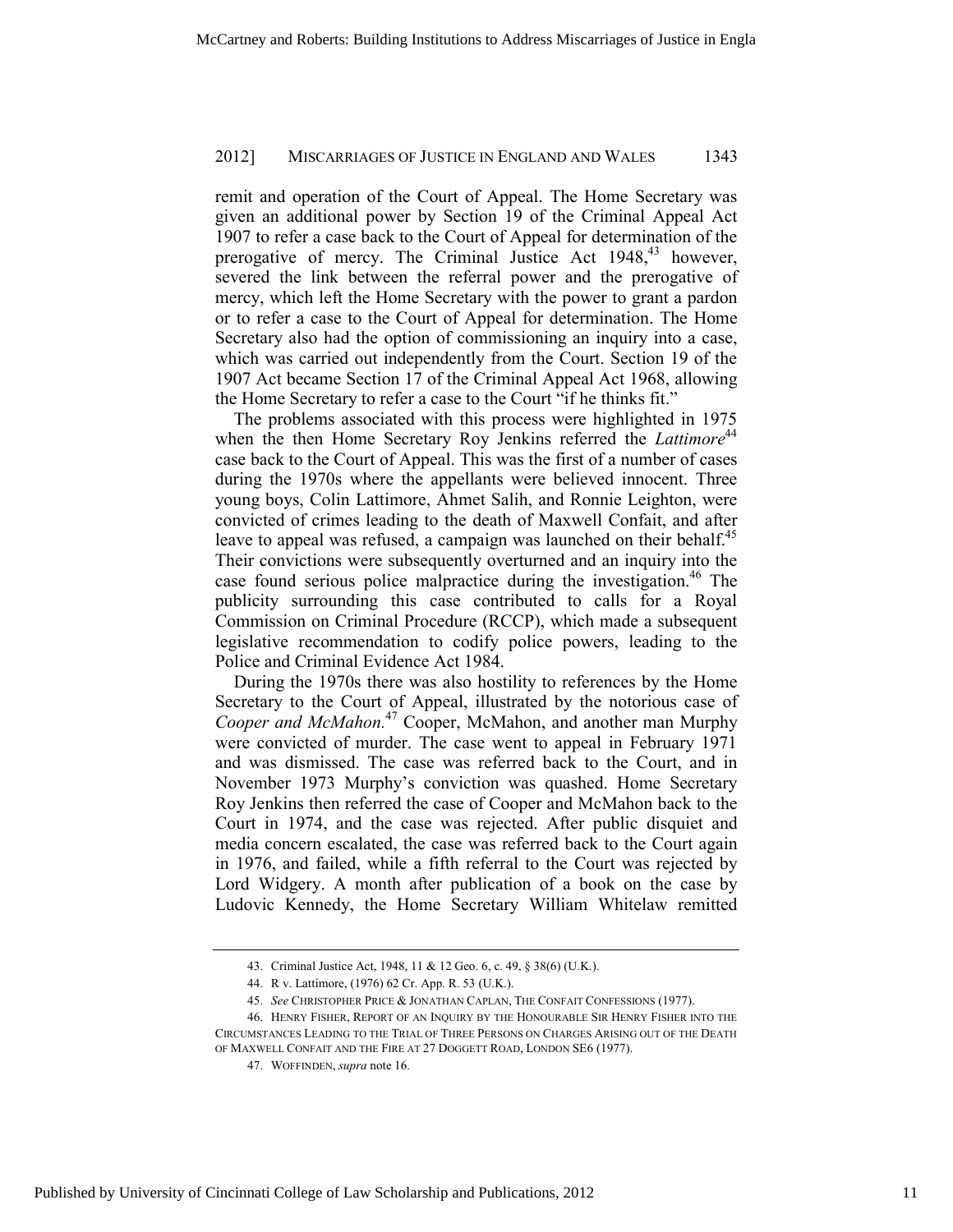Cooper and McMahon's sentences, and they were released from prison. However, the case was referred back to the Court of Appeal for the sixth time in 2003; the convictions were finally quashed, but by then both had died.<sup>48</sup>

The cases of Laszlo Virag and Luke Dougherty also raised concerns. In 1974, a free pardon had been given to Virag, and Dougherty's conviction had been quashed by the Court of Appeal. The Home Secretary announced in the House of Commons that, in view of the serious questions raised by these two cases, he had appointed a committee, headed by Lord Devlin, to look into the law and Home Office procedures. The report, published in  $1976<sub>19</sub><sup>49</sup>$  was highly critical of the Home Office's practices in the Virag case, which had meant a twoyear delay in his release because of the "serious misjudgment of the importance of the case by the officer who first dealt with it, coupled with the fact that officers in the Division were under exceptional pressures due to staff shortages."<sup>50</sup>

There continued to be disquiet about Home Office procedures into the 1980s. A series of television programmes about wrongful convictions were broadcast on the BBC in April 1982, featuring individuals who had petitioned the Home Office for referral to the Court of Appeal. These BBC programmes, entitled Rough Justice, provoked a great deal of interest, including from the House of Commons Home Affairs Committee.<sup>51</sup> The Committee heard oral evidence concerning these cases and others from Home Office officials, representatives of the human rights organisation JUSTICE, and the Criminal Bar Association (CBA). The Home Affairs Committee subsequently reported that both JUSTICE and the CBA had suggested that the chances of a successful petition to the Home Secretary might sometimes depend less on the intrinsic merits of the case than on the amount of external support and publicity it was able to attract. The report referred to Lord Devlin's proposal in 1976 for an independent review tribunal, stating that the proposal had been rejected by the Home Office on the grounds that the existence of a body would have detracted from the Home Secretary's freedom to reach decisions and that it would in practice operate as "another court above the Court of Appeal."<sup>52</sup>

Meanwhile, the Court of Appeal continued to be hostile to Home

 <sup>48.</sup> R v. Cooper [2003] EWCA Crim 2257.

 <sup>49.</sup> DEVLIN COMMITTEE, REPORT OF THE DEPARTMENTAL COMMITTEE ON EVIDENCE OF IDENTIFICATION IN CRIMINAL CASES (1976) HC 338.

 <sup>50.</sup> *Id.* ¶ 6.17

 <sup>51.</sup> HOUSE OF COMMONS HOME AFFAIRS COMMITTEE, SIXTH REPORT, MISCARRIAGES OF JUSTICE, (1981-82) HC 421.

 <sup>52.</sup> *Id*. ¶ 12.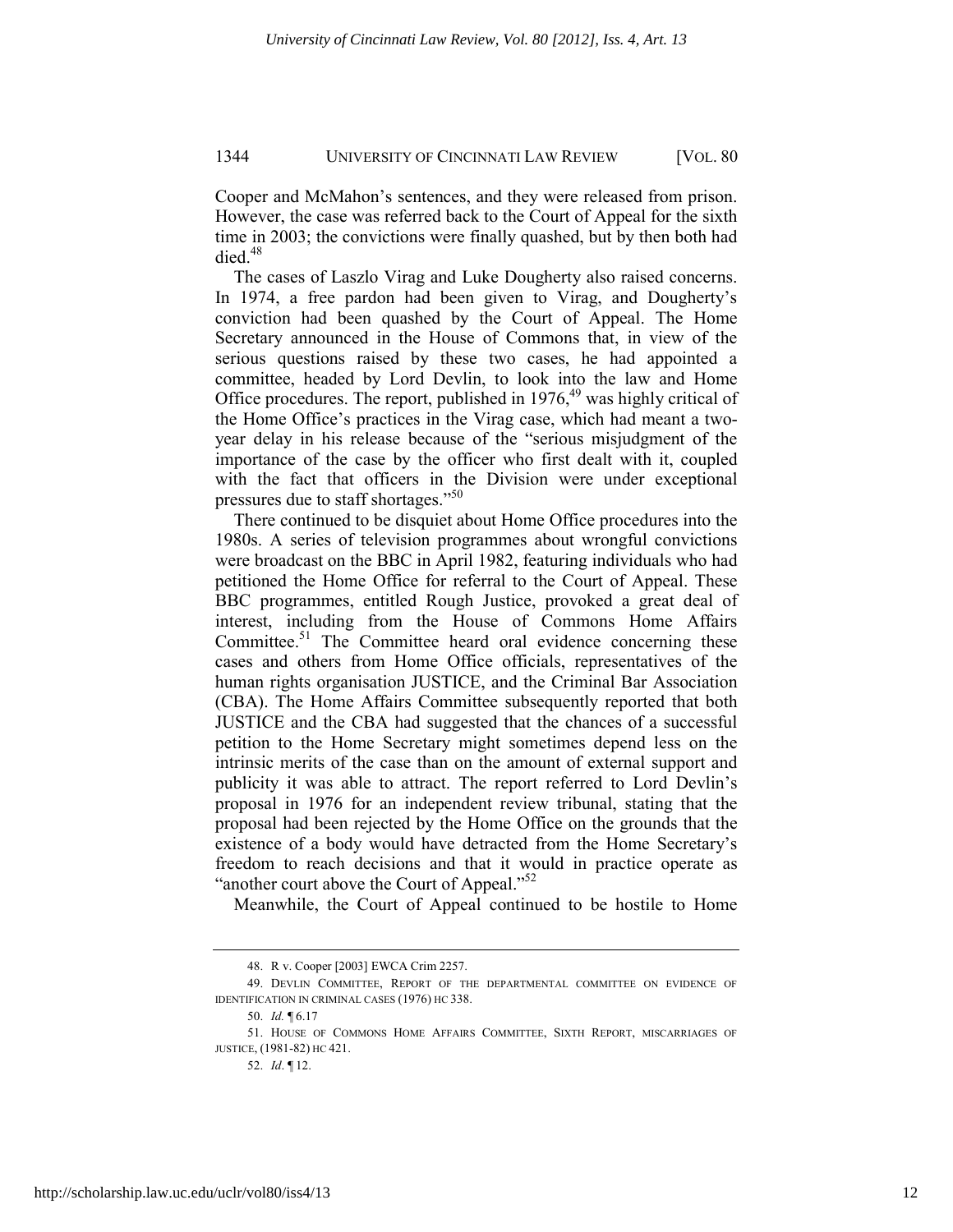Secretary references, and calls persisted for an independent review tribunal. On June 16, 1988, a motion was debated in the House of Commons to establish an independent review body, but it lost by 121 votes to 45.<sup>53</sup> The real catalyst for change proved to be the cases of the Guildford Four and the Birmingham Six.

The "Guildford Four," wrongly believed to be members of the Irish Republican Army (IRA), had been convicted of the murders of five people in 1975 who died in the Guildford and Woolwich pub bombings. Their first appeal just two years later was heard after convicted IRA terrorists confessed to carrying out the pub bombings. This appeal failed. The case garnered a great deal of public interest, featuring in a number of books and television programmes, and the Home Secretary referred their case back to the Court of Appeal in 1989 after a persuasive campaign by a number of Members of Parliament, House of Lords peers, and two former Law Lords, Devlin and Scarman. New evidence showed confession evidence had been fabricated, and the Director of Public Prosecutions stated that the Crown no longer wished to maintain the convictions.<sup>54</sup> The Court of Appeal consequently quashed the convictions. The "Birmingham Six" were also believed to be part of the IRA and were similarly convicted of murder in 1975, this time for the Birmingham pub bombings. They had two failed appeals in 1976 and 1988, and as a result of public pressure surrounding this and the Guildford Four case, the Home Secretary referred the case to appeal in 1991. The Director of Public Prosecutions again stated that the Crown no longer wished to maintain the convictions, but the Court of Appeal heard the appeal in full. After hearing evidence that confessions had been tampered with and that there were serious flaws in the forensic evidence, the Court quashed the convictions.<sup>55</sup>

A number of other "Irish terrorism" convictions were overturned at this time, including those of the "Maguire Seven." The Home Secretary referred this case to appeal in 1990, and the convictions were overturned largely on the basis of nondisclosure of evidence and the discrediting of forensic evidence. They had all served their sentences by this time and one of them, Giuseppe Conlon, father of Gerard Conlon, who himself was one of the Guildford Four, had died.<sup>56</sup> The conviction of Judith

 <sup>53.</sup> B. Woffinden, *The Independent Review Tribunal*, NEW L.J. 1108–09 (1989).

 <sup>54.</sup> *See* WOFFINDEN, *supra* note 16; GERRY CONLON, PROVED INNOCENT: THE STORY OF GERRY CONLON OF THE GUILDFORD FOUR (1990); PAUL HILL & RONAN BENNETT, STOLEN YEARS: BEFORE AND AFTER GUILDFORD (1990); Clive Walker, *Miscarriages of Justice in Principle and Practice*, *in*  MISCARRIAGES OF JUSTICE: A REVIEW OF JUSTICE IN ERROR 31 (Clive Walker & Keir Starmer eds., 1999); NOBLES & SCHIFF, *supra* note 3.; PATTENDEN, *supra* note 6.

 <sup>55.</sup> *See* BLOM-COOPER, *supra* note 22; WOFFINDEN, *supra* note 16; CHRIS MULLIN, ERROR OF JUDGMENT: THE BIRMINGHAM BOMBINGS (1986).

 <sup>56.</sup> *See* ANNIE MAGUIRE & JIM GALLAGHER, WHY ME? (1994).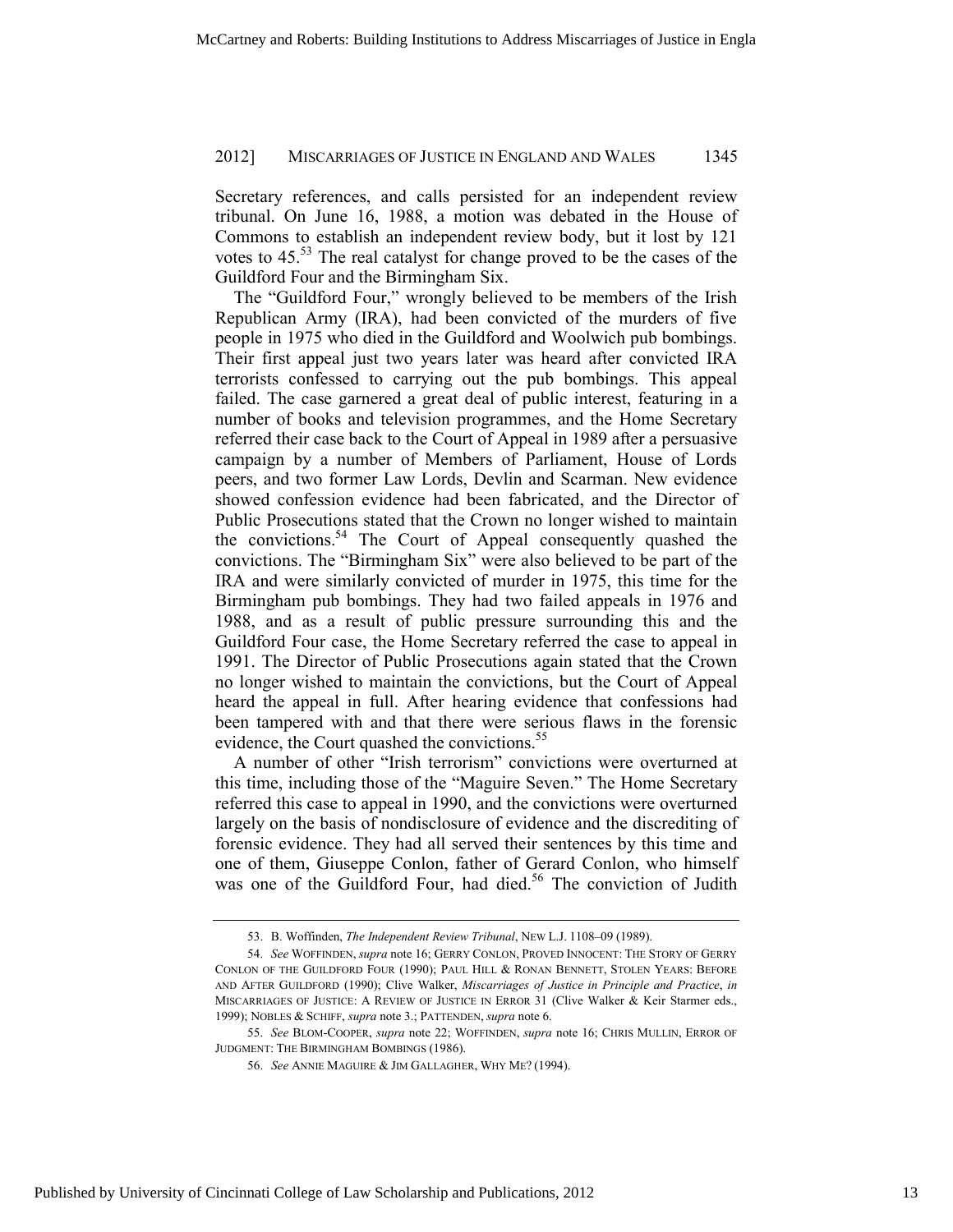Ward, who had been tried in 1974 for the twelve deaths resulting from the bombing of a British Army coach, was also overturned in 1992 after forensic evidence was discredited and a large amount of material never disclosed to the defence was discovered. Her confessions were also deemed unreliable due to mental incapacity.<sup>57</sup>

The case of the Guildford Four led to an inquiry by Lord Justice May.<sup>58</sup> Such an inquiry was time-consuming (taking four and a half years), expensive, and of course hugely embarrassing to the government and law enforcement authorities. The government clearly did not desire a thorough inquiry, then, into each further miscarriage of justice as they came to light, so the Birmingham Six and Judith Ward cases were never examined in any depth. Although a Royal Commission on Criminal Justice (RCCJ), chaired by Lord Runciman, was announced as a direct response, the Commission did not confine itself to the issues set out in the terms of reference and instead took an expansive view of their remit, extending almost to the entire criminal process.<sup>59</sup> As previously discussed, the RCCJ reporting in 1993, recommended changing the Court of Appeal's powers to quash convictions and amending the fresh evidence provisions in Section 23 of the Criminal Appeal Act 1968. The major change however, was the recommendation that a new body should be created to consider alleged miscarriages of justice, to supervise their investigation if further inquiries are needed, and to refer cases to the Court of Appeal. The CCRC was subsequently created in the Criminal Appeal Act 1995 and began work on April 1, 1997.

The principal reason for establishing a new body was the need for decisions to be made independently of the executive. To ensure this, the Criminal Appeal Act provides that the CCRC "shall not be regarded as the servant or agent of the Crown."<sup>60</sup> However, the Commission's connection with the Government is not completely severed, as the Commissioners are appointed by the Queen on the recommendation of the Prime Minister.<sup>61</sup> One-third of the Commissioners must be legally qualified $^{62}$  and at least two thirds of the members of the Commission "shall be persons who appear to the Prime Minister to have knowledge or experience of any aspect of the criminal justice system."<sup>63</sup> The Commission is also reliant upon the Ministry of Justice for resources

 <sup>57.</sup> *See* JUDITH WARD, AMBUSHED (1993).

 <sup>58.</sup> SIR JOHN MAY, REPORT OF THE INQUIRY INTO THE CIRCUMSTANCES SURROUNDING THE CONVICTIONS ARISING OUT OF THE BOMB ATTACKS IN GUILDFORD AND WOOLWICH IN 1974 (1990) H.C. 556.

 <sup>59.</sup> RCCJ, *supra* note 15, at 162–78.

 <sup>60.</sup> Criminal Appeal Act, 1995, c. 35, § 8(2) (U.K.).

 <sup>61.</sup> *Id.* § 8(4) (U.K.).

 <sup>62.</sup> *Id.* § 8(5) (U.K.).

 <sup>63.</sup> *Id*. § 8(6) (U.K.).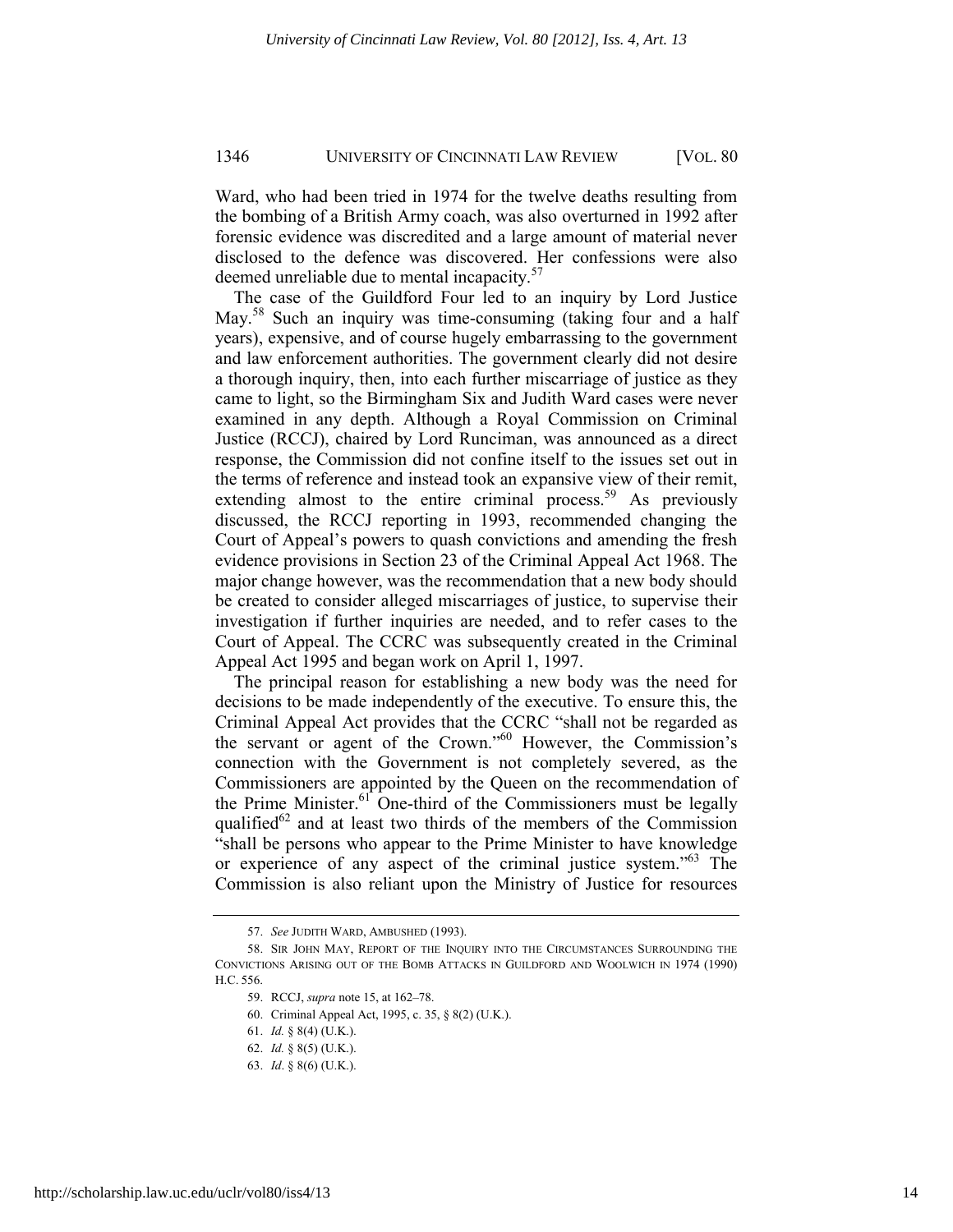and the Ministry sets the terms and conditions of the Commission members' employment.

Under the Criminal Appeal Act, the Commission has the power to require an "appropriate person" from the public body that carried out the original investigation to appoint an investigating officer to carry out inquiries.<sup>64</sup> Where the public body was a police force, the appropriate person will be the Chief Constable of that force.<sup>65</sup> This has proved controversial. Malet has argued that the Act takes a very trusting attitude towards the police by leaving the police to examine their own failings.<sup>66</sup> A related problem is that the police must finance the cost of the reinvestigation. The majority of investigations and case reviews are undertaken by CCRC Case Review Managers, who write a report and make a recommendation that is sent to Commissioners to review. If the case is to be rejected (i.e., not sent for a further appeal), then a Commissioner alone can review the report and decide. A panel of three Commissioners is required to decide that the case should be referred back to the Court of Appeal.

Eligibility for review depends on whether the application arises from a conviction in England, Wales, or Northern Ireland. Only in exceptional circumstances can a case be referred without the applicant having exhausted the normal appeals process. To refer a case to the Court of Appeal, the Commission is given statutory guidance under Section 13, which states that there must be a "real possibility" arising from an argument or evidence that was not raised during the trial or at appeal, or from "exceptional circumstances," $\delta$ <sup>7</sup> that the conviction or sentence would not be upheld.<sup>68</sup> The exceptional circumstances, a late insertion after a lengthy campaign, remain defined on a case-by-case basis. These statutory provisions appear more restrictive than the power the Home Secretary had to refer cases "if he thinks fit." It is difficult to define what *real possibility* means but the late Supreme Court judge, Lord Bingham, stated that a real possibility "plainly denotes a contingency which, in the Commission's judgment, is more than an outside chance or a bare possibility, but which may be less than a probability or a likelihood or a racing certainty."<sup>69</sup>

While the CCRC is widely accepted to be an improvement on the

 <sup>64.</sup> *Id.* § 19(1) (U.K.).

 <sup>65.</sup> Criminal Appeal Act, 1995, c. 35, § 22(4) (U.K.).

 <sup>66.</sup> D. Malet, *The New Regime for the Correction of Miscarriages of Justice*, Part 2 159(44) J.P. 735 (1995) at 736.

 <sup>67.</sup> Criminal Appeal Act, 1995, c. 35 (U.K.).

 <sup>68.</sup> *Id.* at 13(1)(a), (b) (U.K.); Criminal Appeal Act 1995, 1995, c. 35, § 13(2), (U.K.) (explaining that the Commission may require the Chief Constable to appoint the investigating officer from his own force or another.).

 <sup>69.</sup> R v. CCRC Ex Parte Pearson, (2000) 1 Cr. App. R. 141, 149.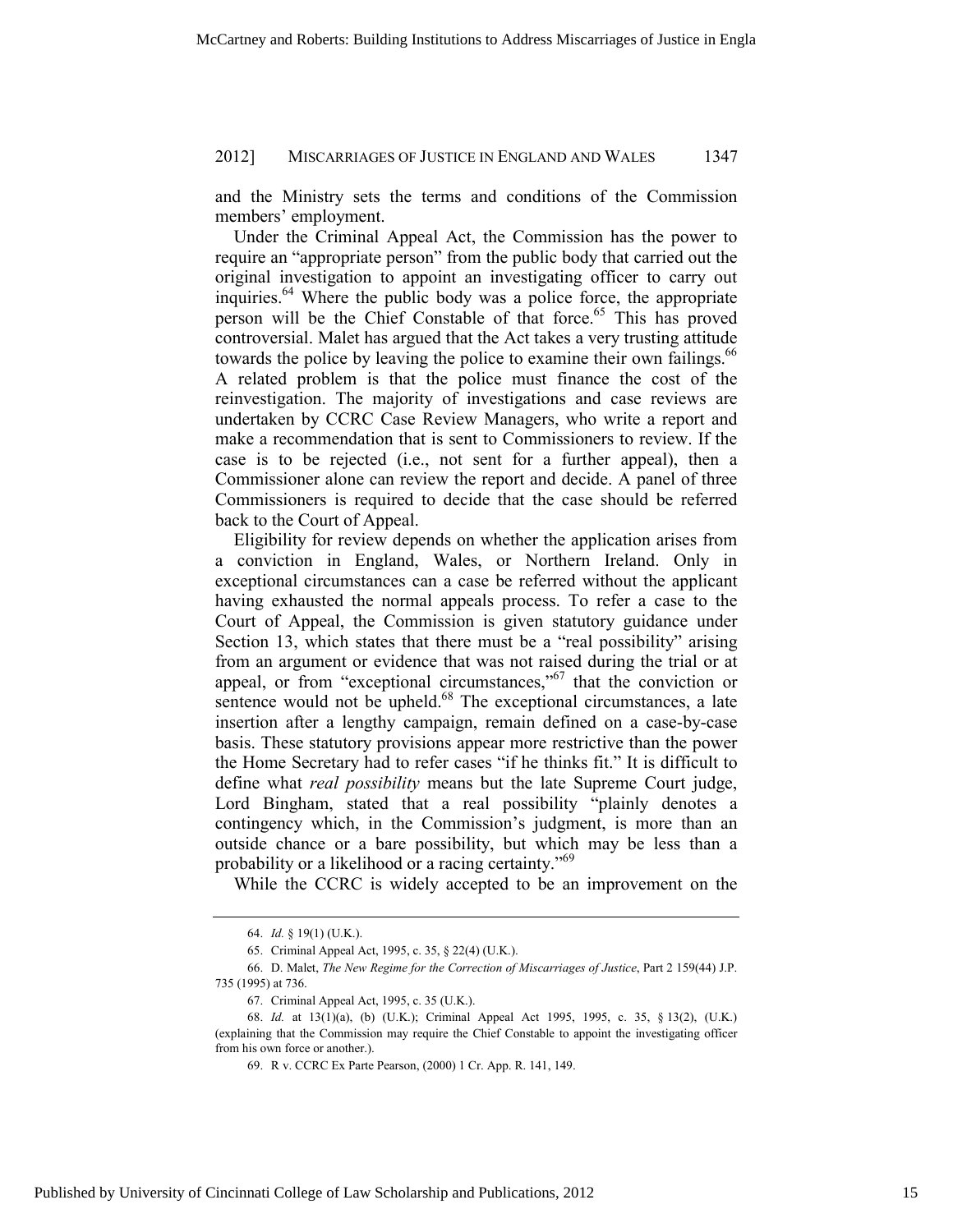Home Secretary's reference procedure, there are major difficulties in assessing its performance. The Commission receives 800 to 1000 applications annually and refers around 4 percent of completed cases to appeal. It is argued that a 4 percent referral rate is too low, but it remains problematic to state that more cases *should* be referred without examining them in more detail; it is also difficult to provide anything more than anecdotal evidence, emanating from those who have been rejected, that more cases should be referred back to appeal. It is clear that the Commission is referring far more cases than the Home Office, which referred 67 cases between 1980 and 1993,<sup>70</sup> but this is to be expected given the increased budget and manpower. If the Commission's referral rate were not significantly better than the Home Office, then serious questions would have to be asked about its competence. In crude statistical terms, Nobles and Schiff calculated that in 2006–2007, the Commission made a contribution of 0.058 percent to the total successful appeals against conviction and sentence.<sup>71</sup> If using these figures to measure the Commission's contribution to remedying wrongful convictions and sentences, the contribution appears insignificant.

The Commission's "success" rate at the Court of Appeal has also been the subject of controversy. As of May 2013, there were 528 CCRC referrals to the Court of Appeal, and 498 had been heard. Of those, 341 had been quashed and  $145$  had been upheld.<sup>72</sup> This represents a success rate of 60.8 percent of those appeals heard by the Court (341/528). When calculated in terms of cases that have been closed (15,199), the Commission has won a further appeal in just over 2 percent of eligible cases. The difficulty for the Commission is if the success rate at appeal is too high, it appears that the Commission has set a prohibitive threshold for referral by sending only those certain to win. However, if the successful appeal rate is too low, then it appears that the Commission is sending weak cases with little chance of success, irritating the Court of Appeal. This balancing act was outlined in a memorandum to the House of Commons Justice Committee:

The Commission has accordingly had to tread a careful line between not, automatically, referring all but the most threadbare cases (so as not to

 <sup>70.</sup> PATTENDEN, *supra* note 6.

 <sup>71.</sup> Richard Nobles & David Schiff, *After Ten Years: An Investment in Justice? in* THE CRIMINAL CASES REVIEW COMMISSION: HOPE FOR THE INNOCENT 151, 152–53 (Michael Naughton ed., 2010). This figure is based on 33 referrals which succeeded at the Court of Appeal out of 2000 successful appeals against conviction and sentence. The 0.058 per cent figure is the total successful Commission referrals (33) out of 57,000 people found guilty and sentenced in the Crown Court.

 <sup>72.</sup> *See* the CRIM. CASES REV. COMM'N *Case Library* which is available on the Ministry of Justice website at http://www.justice.gov.uk/about/criminal-cases-review-commission/case-library (last accessed 27 June 2013).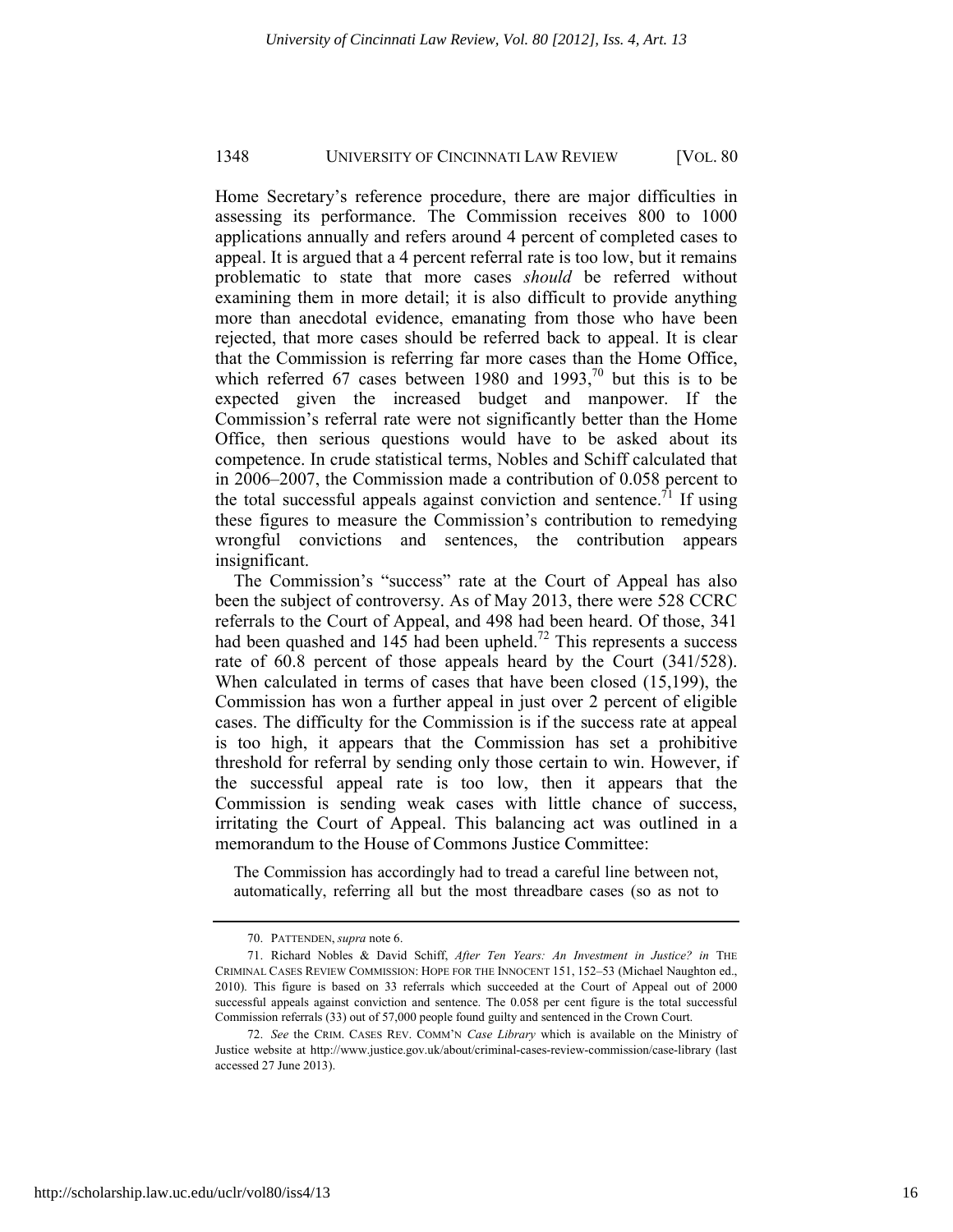burden the courts with a mass of hopeless appeals) and not being so cautious as to refer only those cases where it judges the applicants prospect of success on appeal is more or less assured.<sup>73</sup>

There are other areas where the Commission has been criticised and these criticisms can be divided into two broad areas. The first is its working practices and backlog of cases; the second is its lack of focus on those who are factually innocent.

Since the Commission's inception, it has been besieged by problems of funding, delays, and backlogs.<sup>74</sup> Initially, the Commission was a victim of its own success as large numbers applied; additionally, 279 cases were transferred from the Home Office, which were prioritised by the Commission. The First Report of the Home Affairs Select Committee in 1998–1999, which scrutinised the work of the Commission, reported that there was a two-year delay before cases were reviewed.<sup>75</sup> As a result of this backlog, the Commission was given an enlarged budget of £1.28 million to increase the number of Case Review Managers from twenty-eight to forty during 1999–2000 and to fifty during 2000–2001. The move proved to have an impact on cases awaiting review, which dropped from 1,208 in May 1999 to 211 by March 31, 2004.<sup>76</sup> However, the Commission's funding was reduced from £7.8 million in 2004 to £5.75 million in 2005, which coincided with the largest increase in applications for five years. This prompted the then Chairman Professor Graham Zellick to report in the 2005–2006 Annual Report that due to budget restraints, backlogs and waiting times had increased.<sup>77</sup>

 <sup>73.</sup> *See* CRIMINAL CASES REVIEW COMM'N, MEMORANDUM, 2009, H.C. 343 (U.K.), *available at* http://www.publications.parliament.uk/pa/cm200809/cmselect/cmjust/343/9031004.htm (last accessed 28 November 2012).

 <sup>74.</sup> *See* A. James, N. Taylor & and C. Walker, *The Criminal Cases Review Commission: Economy, Effectiveness and Justice*, CRIM. L. REV. 140 (2000); R. Nobles & D. Schiff, *The Criminal Cases Review Commission: Reporting Success*, 64 MOD. L. REV. 280 (2001); Clive Walker & Carole McCartney, *Criminal Justice and Miscarriages of Justice in England and Wales*, *in* WRONGFUL CONVICTION: INTERNATIONAL PERSPECTIVES ON MISCARRIAGES OF JUSTICE 183 (C. Ronald Huff & Martin Killias eds., 2008).

 <sup>75.</sup> HOME AFFAIRS COMMITTEE, FIRST REPORT: THE WORK OF THE CRIMINAL CASES REVIEW COMMISSION, 1998-9, H.C. 106 (U.K.), available at http://www.parliament.the-stationeryoffice.co.uk/pa/cm199899/cmselect/cmhaff/106/10602.htm (last accessed 27 November 2012). The CCRC was originally under the remit of the Home Office and therefore subject to the scrutiny of the Home Affairs Select Committee. It is now under the remit of the Ministry of Justice and so under the scrutiny of the House of Commons Justice Committee.

 <sup>76.</sup> CRIMINAL CASES REVIEW COMM'N, ANNUAL REPORT & ACCOUNTS, 2003–2004, H.C. 9 (U.K.). Available at: http://webarchive.nationalarchives.gov.uk/20110215111039/http://www.ccrc. gov.uk/CCRC\_Uploads/2003%20-%202004\_AnnualReport.pdf (last accessed 1 December 2012).

 <sup>77.</sup> CRIMINAL CASES REVIEW COMM'N, ANNUAL REPORT & ACCOUNTS, 2005-2006, H.C. 1290 (U.K.). Available at: http://webarchive.nationalarchives.gov.uk/20110215111039/http://www. ccrc.gov.uk/CCRC\_Uploads/Annual%20Report%202005%20-%202006.pdf (last accessed 1 December 2012).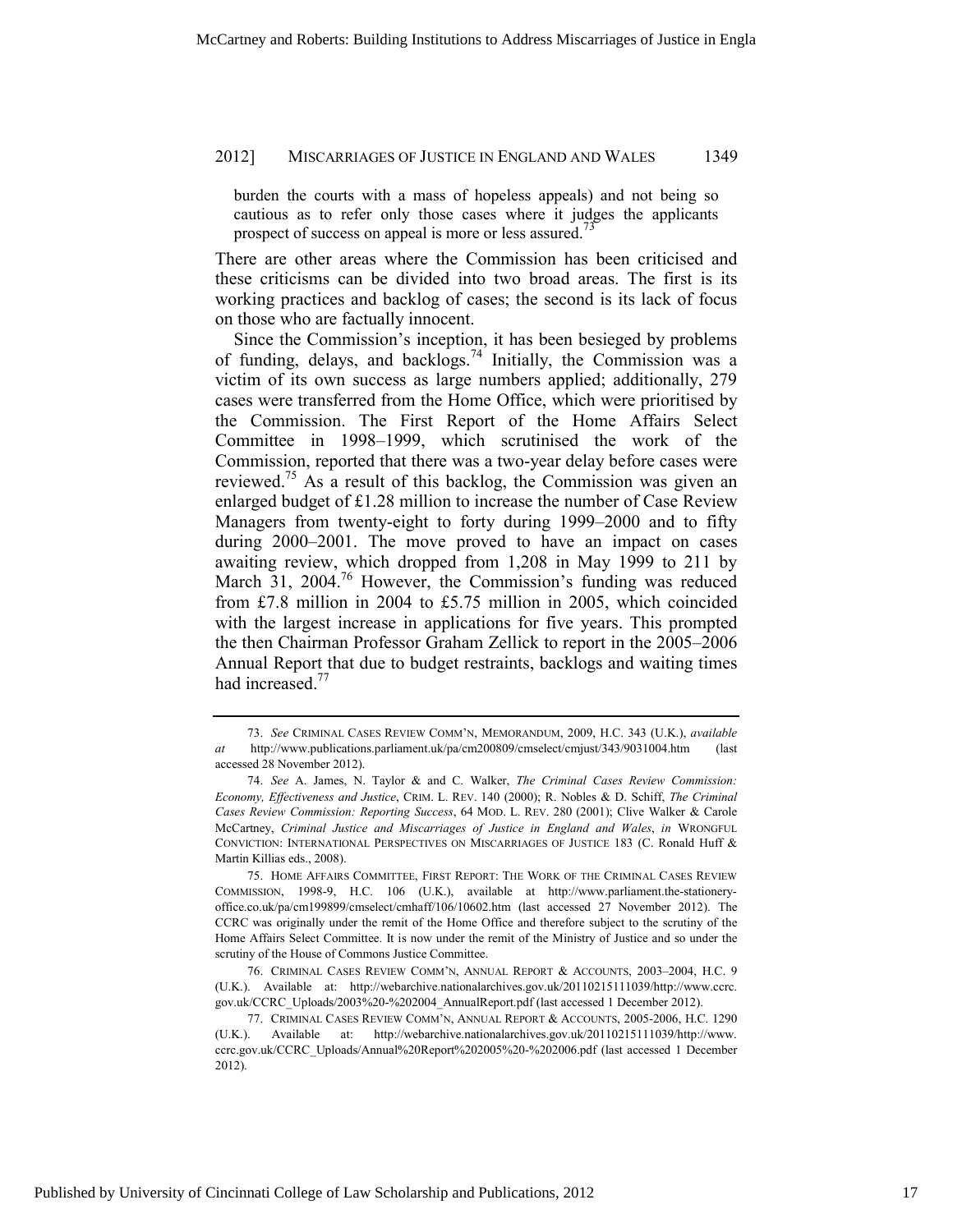In a bid to streamline, the Commission changed its working practices in 2006, which are set out in its annual report. These changes appear to be having a positive impact on the Commission's backlog despite further reductions in funding. In giving evidence to the House of Commons Justice Committee on March 10, 2009, the current Chairman, Richard Foster, stated that there were seventy-eight cases waiting to be allocated to a case review manager (down from 225 in March 2006) and that complex cases now had a twenty-week wait (down from twenty-one months in 2005). He stated that quicker allocation of cases had reduced the backlog and that approximately eighty-five percent of cases were resolved within twelve months.<sup>78</sup> However, the reduction in funding has also led to a reduction in Case Review Managers of thirty percent over the period 2005–2011, a cut necessary to prevent a projected funding gap of £1.8 million by 2010–2011. The reductions have also forced the Commission to cut the number of Commissioners from sixteen to eleven. Unless funding increases (which is highly unlikely), the Commission runs the risk of struggling to keep waiting times and backlogs in check, with cases potentially cursorily reviewed and possibly rejected too swiftly.

The Commission has further been criticised for its lack of focus on factual innocence. These criticisms largely relate to its role which is to 'review the cases of those that feel they have been wrongly convicted of criminal offences, or unfairly sentenced. We consider whether there is new evidence or argument that may cast doubt on the safety of an original decision.'<sup>79</sup>

This perceived lack of focus on innocence was explained by former Chairman Professor Graham Zellick who stated that:

[T]o deal only with people who are innocent—even if they could be identified—would not . . . widen our role, but would greatly narrow it . . . . What of the principle of legality, of due process and of the integrity of the criminal justice process? We think these things are rather important, as does the Court of Appeal.<sup>80</sup>

The Court of Appeal has the power to overturn convictions if it considers the conviction to be "unsafe." There are currently two interpretations of unsafe: that a factually innocent person has been wrongly convicted, or a factually guilty person has been convicted but

 <sup>78.</sup> *Examination of Witnesses*, JUSTICE COMMITTEE, Q6 & Q7, *available at* http://www.publications.parliament.uk/pa/cm200809/cmselect/cmjust/343/9031001.htm (last accessed 1 December 2012).

 <sup>79.</sup> *See* CRIMINAL CASES REVIEW COMM'N: OUR ROLE (OVERVIEW), http://webarchive. nationalarchives.gov.uk/20110215111039/http://www.ccrc.gov.uk/about/about\_27.htm (last accessed 2 December 2012).

 <sup>80.</sup> Graham Zellick, Letter to the Editor, THE GUARDIAN, June 20, 2005.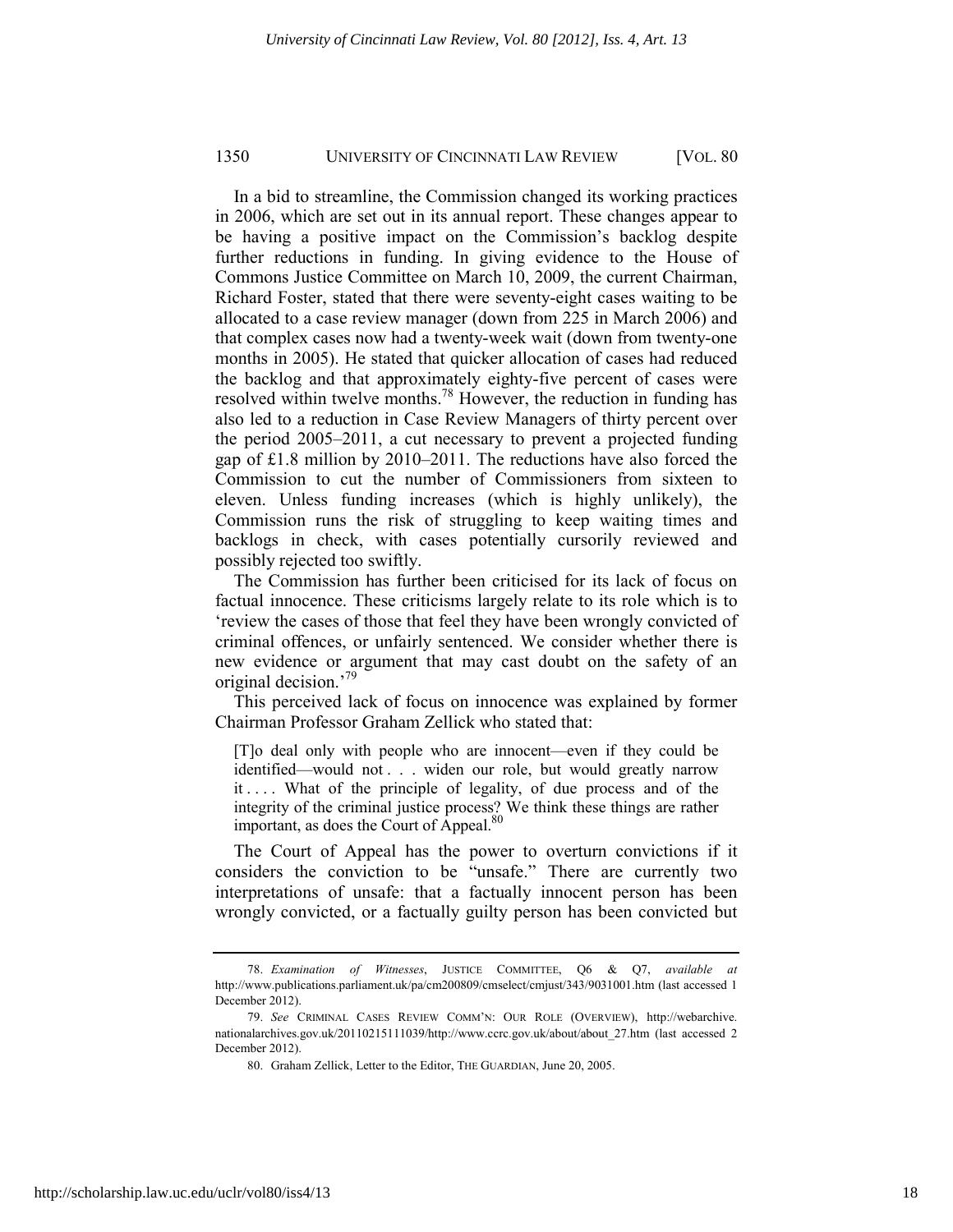there has been a serious procedural or legal error or illegality.<sup>81</sup> The Court's approach is summed up in *R v Hickey and others*, where Roch LJ stated:

This court is not concerned with the guilt or innocence of the appellants; but only with the safety of their convictions . . . . [T]he integrity of the criminal process is the most important consideration for courts which have to hear appeals against conviction. Both the innocent and the guilty are entitled to fair trials. $82$ 

The Commission can refer a case where there is a real possibility that it will not be upheld, which means it refers cases under both interpretations of unsafe. Its work is thus not restricted to just those who maintain innocence and as a result, the Commission's approach has been criticised:

The CCRC's dependence on the criteria of the appeal courts has the knock-on effect that its reviews are merely safety checks on the lawfulness or otherwise of criminal convictions, as opposed to the kind of in-depth inquisitorial investigations . . . that seek the truth of the claims of innocence by alleged victims of miscarriages of justice in the way that was expected by the RCCJ. $83$ 

As a result of this perceived reluctance of the CCRC to involve itself in "innocence" claims, Naughton states that there is then a need for a body that, "unlike the CCRC, is not bound to the criteria of the appeal courts and is sufficiently resourced and empowered so that it is not dependent on government,<sup>384</sup> although he does not explain how such a body would be funded or operate. In defence of the CCRC's position, David Jessel, a former CCRC Commissioner, has responded that:

[F]ewer innocent people would be freed if the legal criterion was provable innocence rather than unsafety of conviction, if only because it is so damnably difficult to prove. Is this what the campaigners want? If so, be careful what you wish for . . . . [T]o consider the safety of a conviction provides a sterner test for the system and a more useful one for the innocent individual than any test for factual innocence alone ever could.<sup>85</sup>

 <sup>81.</sup> For a discussion on the two interpretations of unsafe, see S. Roberts, *'Unsafe' Convictions: Defining and Compensating Miscarriages of Justice*, 66 MOD. L. REV. 441 (2003).

 <sup>82.</sup> Court of Appeal, unreported, transcript 30 July 2007.

 <sup>83.</sup> Michael Naughton, Conclusion, *in* THE CRIMINAL CASES REVIEW COMMISSION: HOPE FOR THE INNOCENT? 233 (Michael Naughton ed., 2010).

 <sup>84.</sup> *Id.* at 225.

 <sup>85.</sup> David Jessel, *Innocence or Safety: Why the Wrongly Convicted are Better Served by Safety,*  THE GUARDIAN, Dec. 15, 2009, *available at* http://www.guardian.co.uk/uk/2009/dec/15/prisons-andprobation (last accessed 2 December 2012); *See* Hannah Quirk, *Identifying Miscarriages of Justice: Why Innocence in the UK is Not the Answer*, 70 MOD. L. REV. 759 (2007).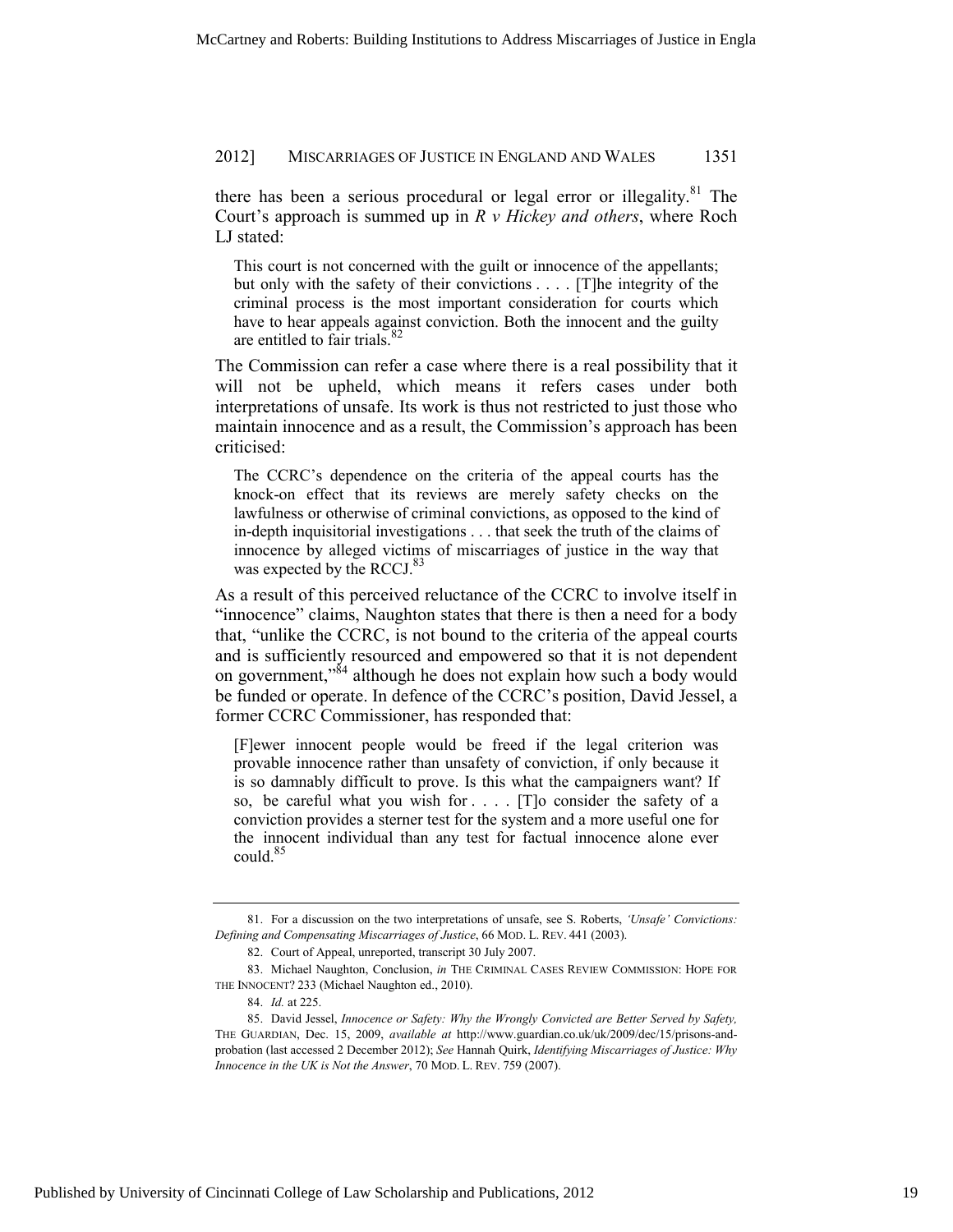There are a number of points to be made in relation to this. The Court of Appeal has always proven more receptive to appeals based on procedural or legal errors ("due process" failures) than those based on factual innocence as previously discussed. Therefore, if the Commission believes there is a greater chance of success with a procedural or technical ground of appeal, then it is going to increase its chances of success when referring on that basis. This benefits those who are factually innocent, those who are most often seriously hampered by the "invisibility" of their innocence: "[I]nnocence is not something that exists, out there, to be touched, felt, or measured, any more than guilt."<sup>86</sup> To demand proof of factual innocence as a threshold for appellants would raise the bar to a prohibitive level and would inhibit further the CCRC—particularly at their initial stage of review. This is where procedural and legal issues are critical, as these are often visible on the face of documents and materials initially reviewed, rather than buried deep in a case, requiring significant investigation to uncover. Downgrading the importance of due process arguments would be unworkable in practice, and it should be the role of an appellate court to uphold the integrity of the trial process and protect the right to a fair trial, which is conducted according to law, regardless of guilt or innocence.

Applications relying on a claim of factual innocence often do not have a legal or procedural error, or if they did, those arguments would have been made at the first appeal. The difficulty then arises in locating fresh evidence. Whilst the CCRC can be criticised for taking too restrictive an approach when deciding that evidence would not pass the fresh evidence provisions in Section 23 of the Criminal Appeal Act 1968,<sup>87</sup> many of the CCRC's problems are in fact created by the approach of the Court of Appeal. This is, of course, exacerbated by the subservient position of the Commission in relation to the Court of Appeal. If the Court takes a restrictive approach to fresh evidence, then it is understandable to some extent that the Commission will also. A simple solution is to abolish the fresh evidence restrictions in Section 23 of the Criminal Appeal Act 1968, which would give the Commission more flexibility. This would also allow compelling evidence of factual innocence that was available at the trial and the first appeal to be referred back to the Court.

Whilst the Commission can perhaps be criticised for being too

 <sup>86.</sup> R. Nobles & D. Schiff, *Guilt and Innocence in the Criminal Justice System: A Comment on*  R (Mullen) v Secretary of State for the Home Department, 69 MOD. L. REV. 80, 91 (2006).

 <sup>87.</sup> *See* Campbell Malone, *Only the Freshest Will Do*, *in* THE CRIMINAL CASES REVIEW COMM'N: HOPE FOR THE INNOCENT? 107, 109 (Michael Naughton ed., 2010).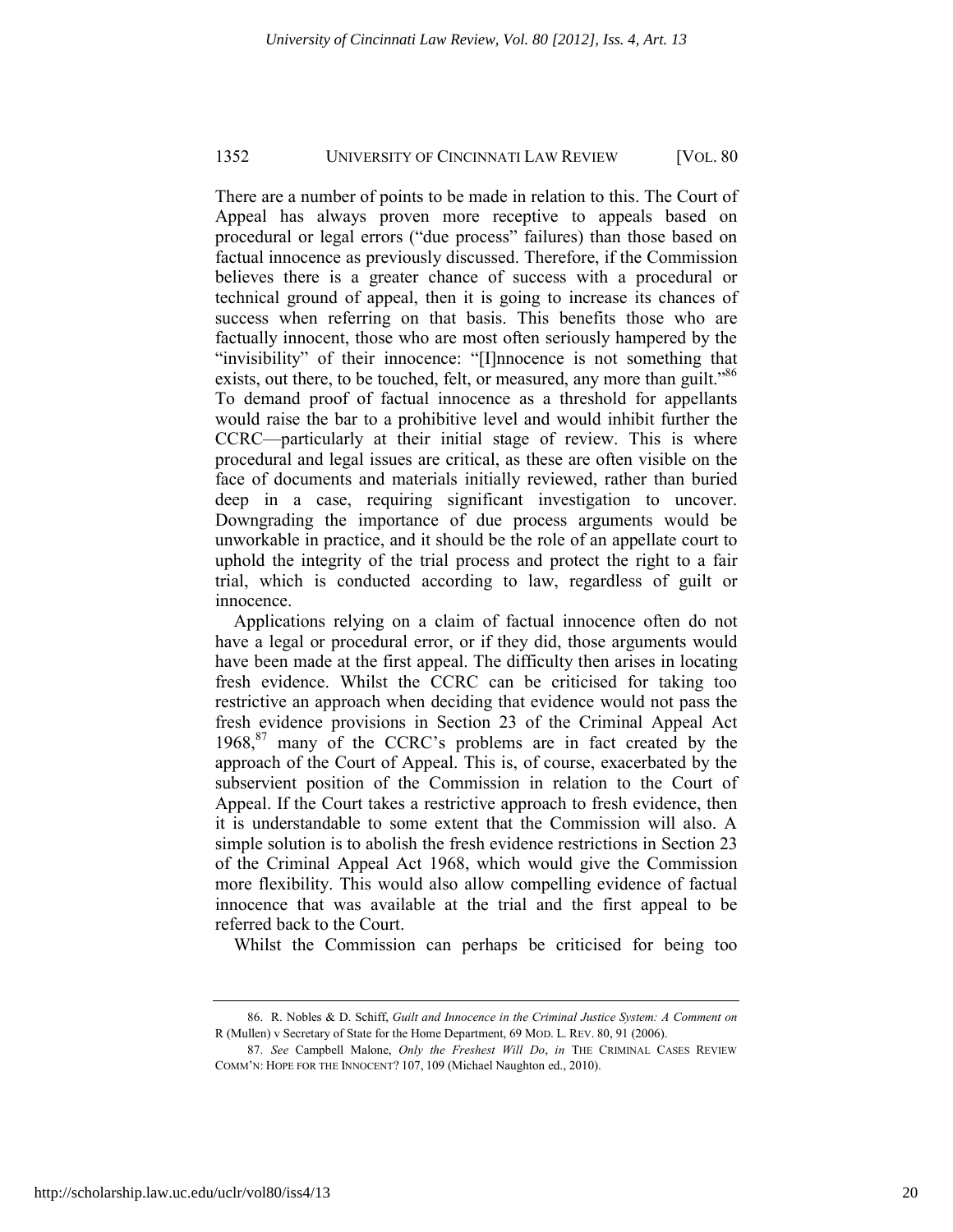cautious in its relationship to the Court of Appeal,<sup>88</sup> there is little point in having a body such as the CCRC referring cases without regard to the powers and procedures of the Court of Appeal. Therefore, it is perhaps better to look to reforming the Court of Appeal to make that institution more receptive to factual innocence claims. An alternative solution, as Naughton suggests, would be to make more use of the pardon power, which the Minister of Justice may still exercise when convinced of a person's innocence.<sup>89</sup> A pardon removes the punishment for the crime, which is obviously beneficial to those imprisoned; however, there is the potential for creation of a "two-tier" appellate system, with a Court of Appeal rectifying procedural and legal errors and the Minister of Justice dealing with cases of factual innocence. This takes us full circle to the constitutional problems that led to the removal of the Home Secretary's referral power and the creation of the CCRC. The pardon power also does not remove the conviction, which only the Court of Appeal has the power to do. This is illustrated by the notorious case of Derek Bentley who was executed for murder in 1953. After a prolonged campaign by his sister, he was eventually pardoned in 1993, but his case had to return to the Court of Appeal in 1998 before the conviction was finally overturned.<sup>90</sup> Therefore, making more use of the pardon power is not necessarily a solution to these problems.

The CCRC was not the only progeny of the 1993 Royal Commission on Criminal Justice. While the creation of the CCRC could be considered a relatively swift and necessary reaction to the failings of the appellate process, there was also consideration of the causes of the miscarriages of justice that had necessitated the Royal Commission. The so-called Irish terrorism wrongful convictions had brought to the fore the issue of expert evidence and flawed forensic science. Many of the cases had been characterised by an early reliance upon false test results stating that the individuals had been in contact with explosives. The RCCJ looked then at the issue of forensic science and the use of experts during the criminal process and found that there were no real checks and balances in place to prevent reliance upon flawed forensic science or charlatans. This prompted recommendations that were preventative in nature, although these reforms were to take considerably longer to be acted upon.

 <sup>88.</sup> *See* R. Nobles & D. Schiff, *The Criminal Cases Review Commission: Establishing a Workable Relationship with the Court of Appeal*, CRIM. L. REV. 173 (2005); Walker and McCartney, *supra* note 74.

 <sup>89.</sup> The Home Secretary previously had the power to grant a pardon but the power now rests with the Minister of Justice.

 <sup>90.</sup> R v. Bentley (deceased), [2001] 1 Cr. App. R. 21.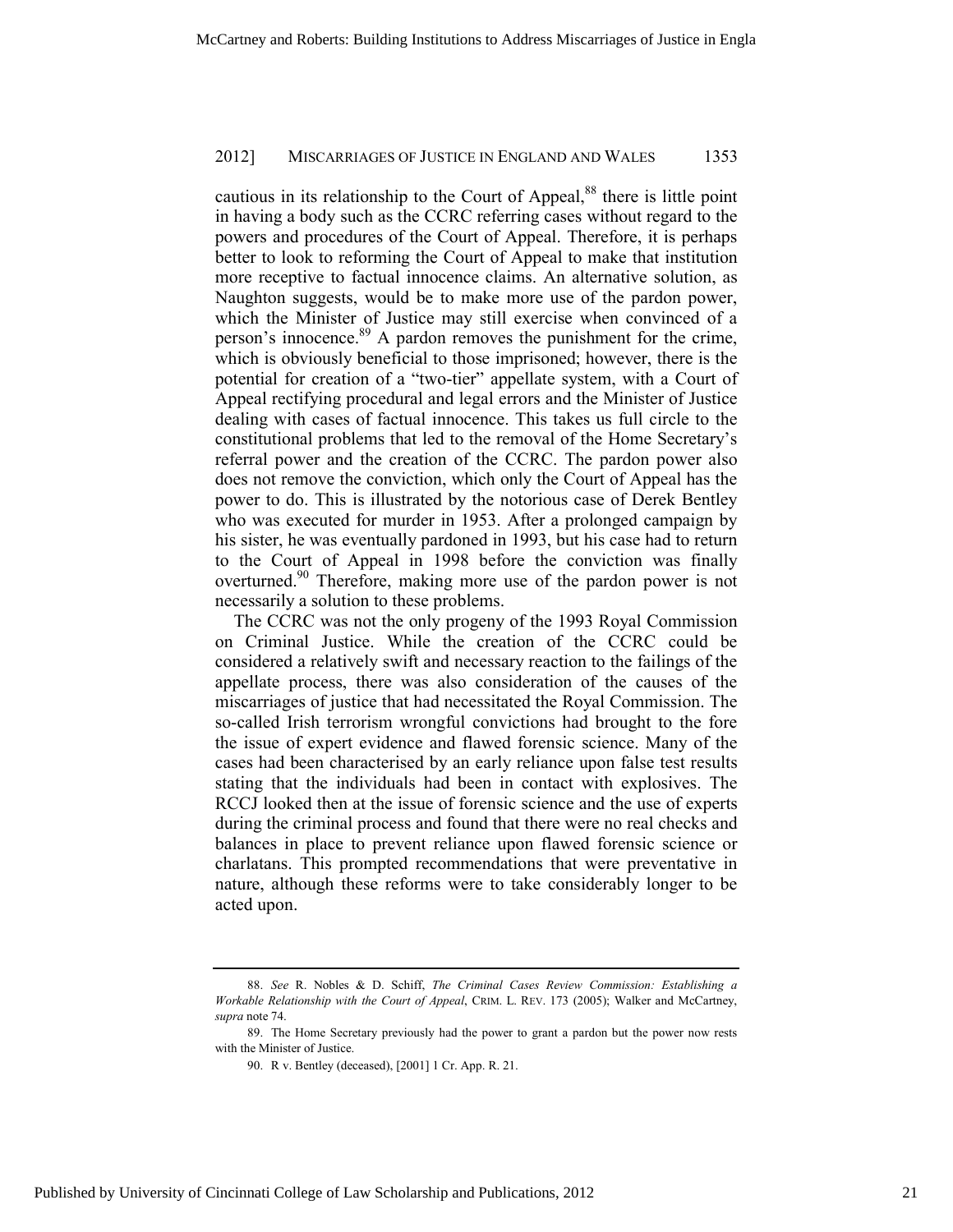#### IV. THE FORENSIC REGULATOR UNIT

There is an obvious risk of wrongful convictions with reliance upon unsupervised or unregulated scientists, or upon unscientific techniques. During an investigation a "false positive" can inculpate an innocent individual, while a "false negative" may mean a perpetrator will go undetected and can continue offending. Poor scientific and professional standards thus destabilises public confidence in forensic science and consequently has an impact upon confidence in the criminal process. During the massive expansion of forensic science provision in England and Wales in the last fifty years, there have been a series of reports commenting upon the provision, as well as the regulation, of forensic services.

Given that many of the major miscarriages of justice of the 1980s and 1990s had at their core flawed forensic evidence, the RCCJ looked into the provision of expert and scientific evidence, making thirteen recommendations specific to forensic science. Of these, the establishment of an oversight body was deemed a priority. The Report recommended the creation of a Forensic Science Advisory Council (FSAC) to serve as the regulator for the forensic science community. Such a Council could be a mechanism for ensuring scientific standards, integrity, and continuity of provision of forensic science to the criminal justice system. A report into serious contamination at a military forensic explosives laboratory by Professor Caddy in 1996<sup>91</sup> also recommended the creation of an "Inspectorate of Forensic Sciences" and advocated the registration of individuals as forensic practitioners. Reforms were not initiated, however, until the 1999 establishment of the Council for the Registration (CRFP).

The CRFP was established to give the courts a single point of reference on the competence of forensic practitioners. It was to promote public confidence in forensic practice in the United Kingdom through publishing a register of competent forensic practitioners; ensuring that registered practitioners stayed up to date and maintained competence; and disciplining registered practitioners who did not meet the required standards of "safe, competent practice."<sup>92</sup> The CFRP register was welcomed as an important step in ensuring that those presenting themselves at court as expert witnesses were competent to fulfil that

 <sup>91.</sup> BRIAN CADDY, ASSESSMENT AND IMPLICATIONS OF CENTRIFUGE CONTAMINATION IN THE TRACE EXPLOSIVES SECTION OF THE FORENSIC EXPLOSIVES LABORATORY AT FORT HALSTEAD (1996).

 <sup>92.</sup> Applicants were required to provide details of their qualifications and experience, references from colleagues and users of their services, and declarations about their past and future conduct. An assessor from the relevant specialty reviewed a sample of their recent cases against competence criteria developed in association with professional bodies. Registration was granted for four years, submitting annual returns.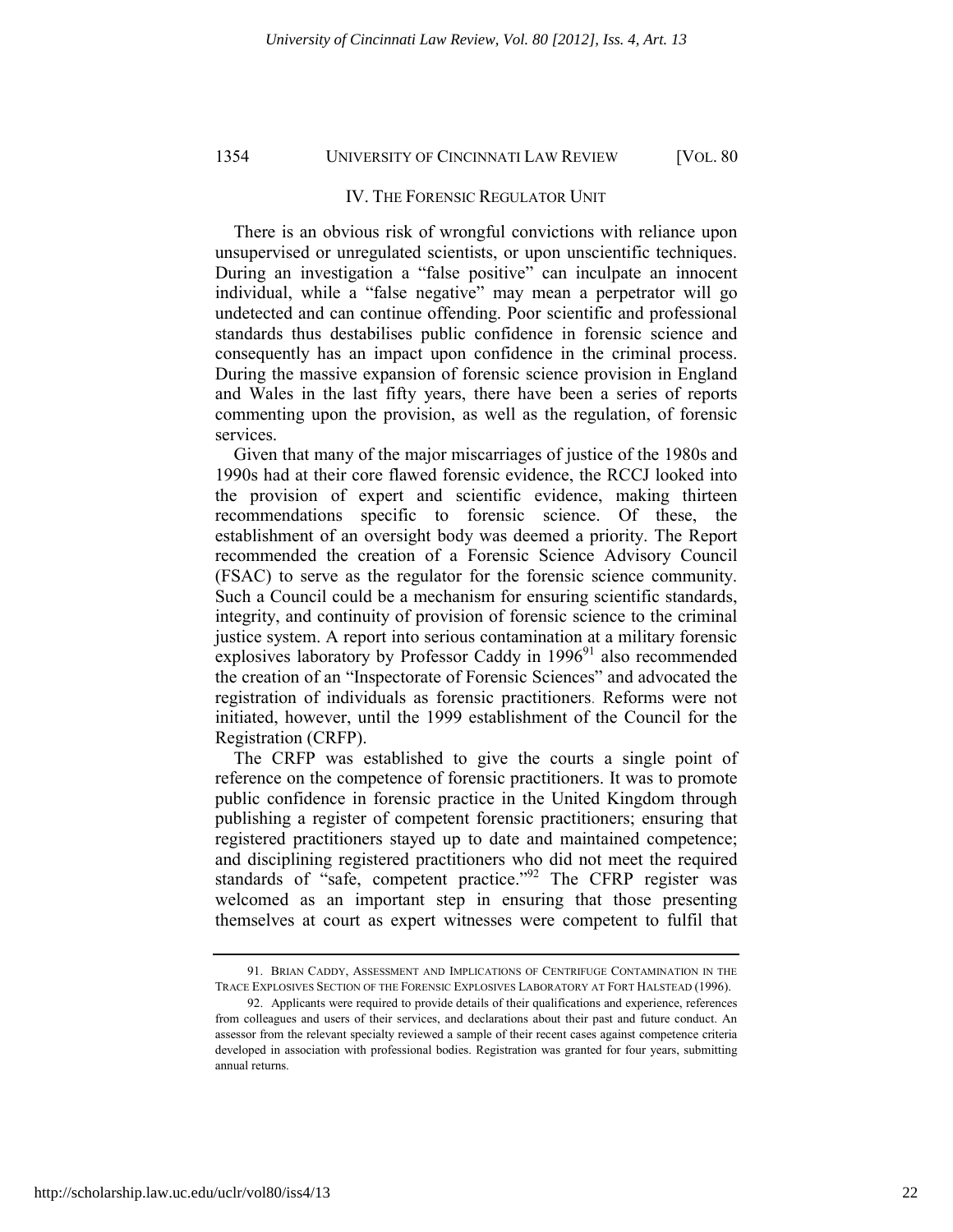role. However, it stopped far short of bringing rigorous scrutiny to bear upon forensic science, and problems with flawed forensic and expert evidence continued. For example, in February 2007, Gene Morrison was jailed for appearing in numerous court cases as a forensic psychologist. Working on over 700 cases from 1977, he was found guilty of perverting the course of justice and perjury. He had earned over a quarter of a million pounds for reports that were often cut-and-pasted from the internet. His "qualifications" had been purchased from sham universities over the internet. $93$  In the light of financial difficulties, lack of stakeholder support, and the failure to prevent such problematic "experts," the CRFP was closed in 2009.

The failures of forensic science were still causing considerable concern throughout the short lifespan of the CRFP, whose remit was too restricted to have much impact upon forensic science failures. In 2002, four youths had been put on trial for the murder of a schoolboy named Damilola Taylor. All four were acquitted, leading to a reexamination of the police investigation and forensic exhibits, during which significant blood spots and fibres were found that had been overlooked during initial examination. A major inquiry ensued, concluding that "human failures" had led to the omission of vital bloodstains.  $94$  A House of Commons Science and Technology Select Committee 2005 report, *Forensic Science on Trial*, made sixty recommendations on the regulation of forensic science, the training of scientists, and other pertinent issues, calling for the Government to establish a "Forensic Science Advisory Council" to oversee and regulate the forensic science market and provide independent and impartial advice on forensic science. After consultation, the government decided that a named individual would become a "Forensic Regulator," emulating other regulatory structures, with the responsibility of overseeing the quality of forensic science in England and Wales.

The first Forensic Regulator was appointed in 2007 and was tasked with establishing and monitoring quality standards, including those applying to national forensic science intelligence databases, and ensuring the accreditation of suppliers of forensic services. The Regulator's Manual<sup>95</sup> sets out requirements for all forensic science service providers, and the Regulator oversees accreditation (via the UK

 <sup>93.</sup> *Fraudulent forensic expert jailed*, BBC NEWS (Feb. 17, 2007), http://news.bbc.co.uk/2/hi/uk\_news/england/manchester/6386069.stm. In 2009, he was also found guilty on several charges relating to the rape and sexual assault of at least six young girls. *Bogus Forensic Scientist Jailed for Child Rape*, BBC NEWS (Dec. 11, 2009), http://news.bbc.co.uk/2/hi/ uk\_news/england/manchester/8407395.stm.

 <sup>94.</sup> Alan Rawley and Brian Caddy, DAMILOLA TAYLOR: AN INDEPENDENT REVIEW OF FORENSIC EXAMINATION OF EVIDENCE BY THE FORENSIC SCIENCE SERVICE (2007).

 <sup>95.</sup> Still in draft form and requiring detailed appendices.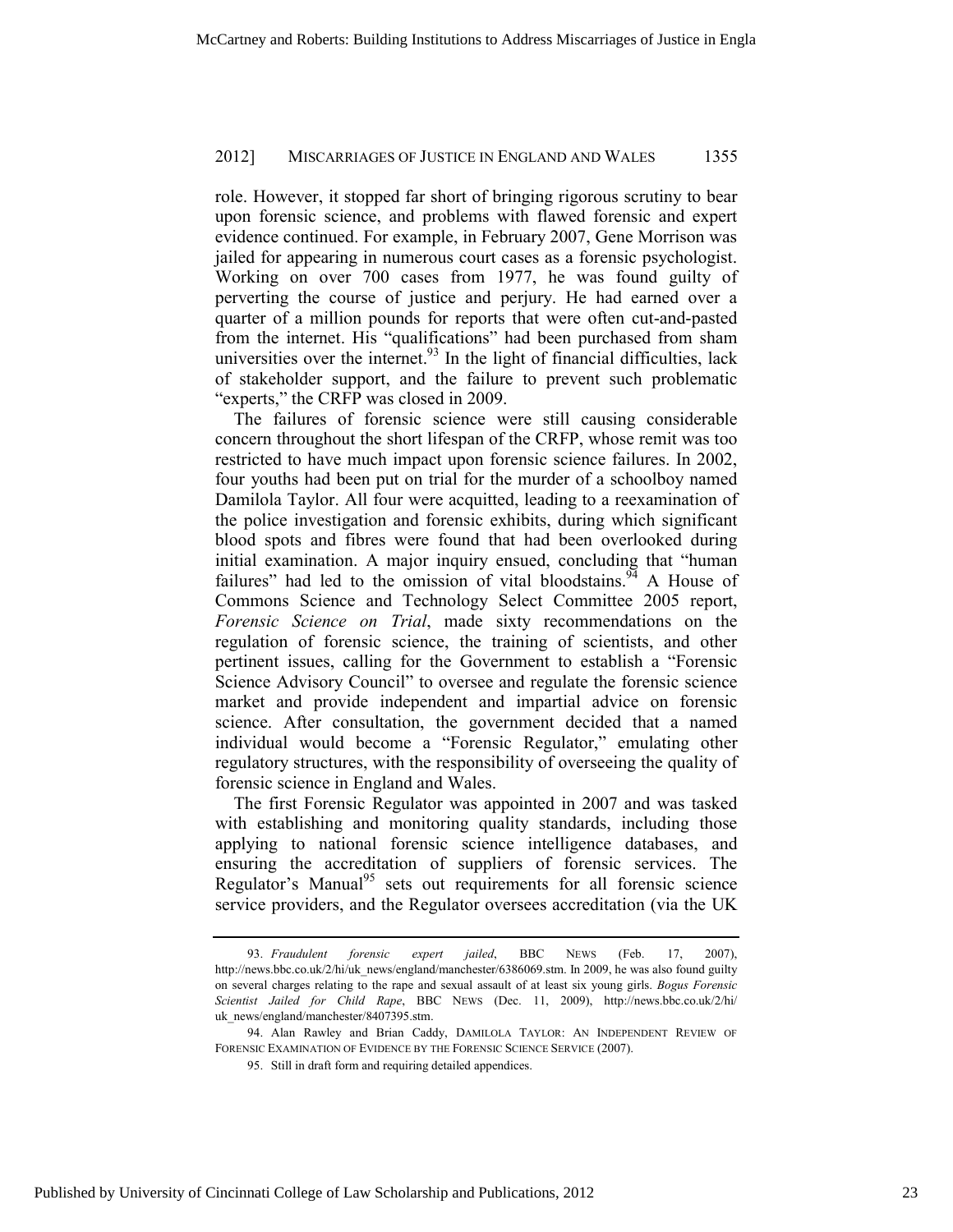Accreditation Service (UKAS)) using the international laboratory testing ISO17025 standard for all laboratories that supply forensic services. While reliance upon ISO17025 has been widely seen as appropriate, the standard is not specific to a forensic laboratory, necessitating supplementary standards and modifications to tailor the standard to forensic science.<sup>96</sup>

On the one hand, the introduction of a Regulator was presented as creating an oversight body for forensic science providers in the UK based on ISO standards and "a light touch" in steering forensic service providers. However, with a lack of "teeth" and with gaps in regulation, accreditation may prove to be superficial, although the lack of a statutory basis and enforcement powers have not yet been deemed a hindrance requiring remedial legislation. Even with UKAS appending supplementary standards onto ISO17025 to make it forensic specific, it is unlikely that any standard can regulate every aspect of a forensic practitioner's work. Oversight of crime scene examination and evidence retrieval remains very difficult, if not impossible, particularly where police personnel are working without external supervision. Over half of forensic science services (measured by cash value) in England and Wales are delivered within police forces' own scientific support services, with this set to increase. These services are not yet subject to the same quality standards regimes as apply to commercial providers. Yet different standards increase the risk of flawed results being relied upon or challenged in the courts.

At present few of the scientific processes delivered by police scientific support services are subject to accredited quality standards, yet the closure of the Forensic Science Service (FSS) in the UK and the budgetary crisis in the public sector are seeing police personnel increasingly carrying out forensic processes. A parliamentary report into the closure of the FSS in March 2012 has warned that the government did not sufficiently consider the wider implications for the criminal justice system of such a closure, and remarks upon the "in-house" provision of forensic services by the police directly:

It is an issue of great concern that many police laboratories are not accredited to the same quality standards as the FSS and private sector providers . . . . We are of the view that the transfer of work from the FSS to a non-accredited police or private laboratory would be highly undesirable, as it would pose significant and unacceptable risks to criminal justice. The role of the Forensic Science Regulator is vital and we urge the Government to bring forward proposals to provide him with

 <sup>96.</sup> The Forensic Regulation Unit, Manual of Regulation, December 2008, 9.16 (p38).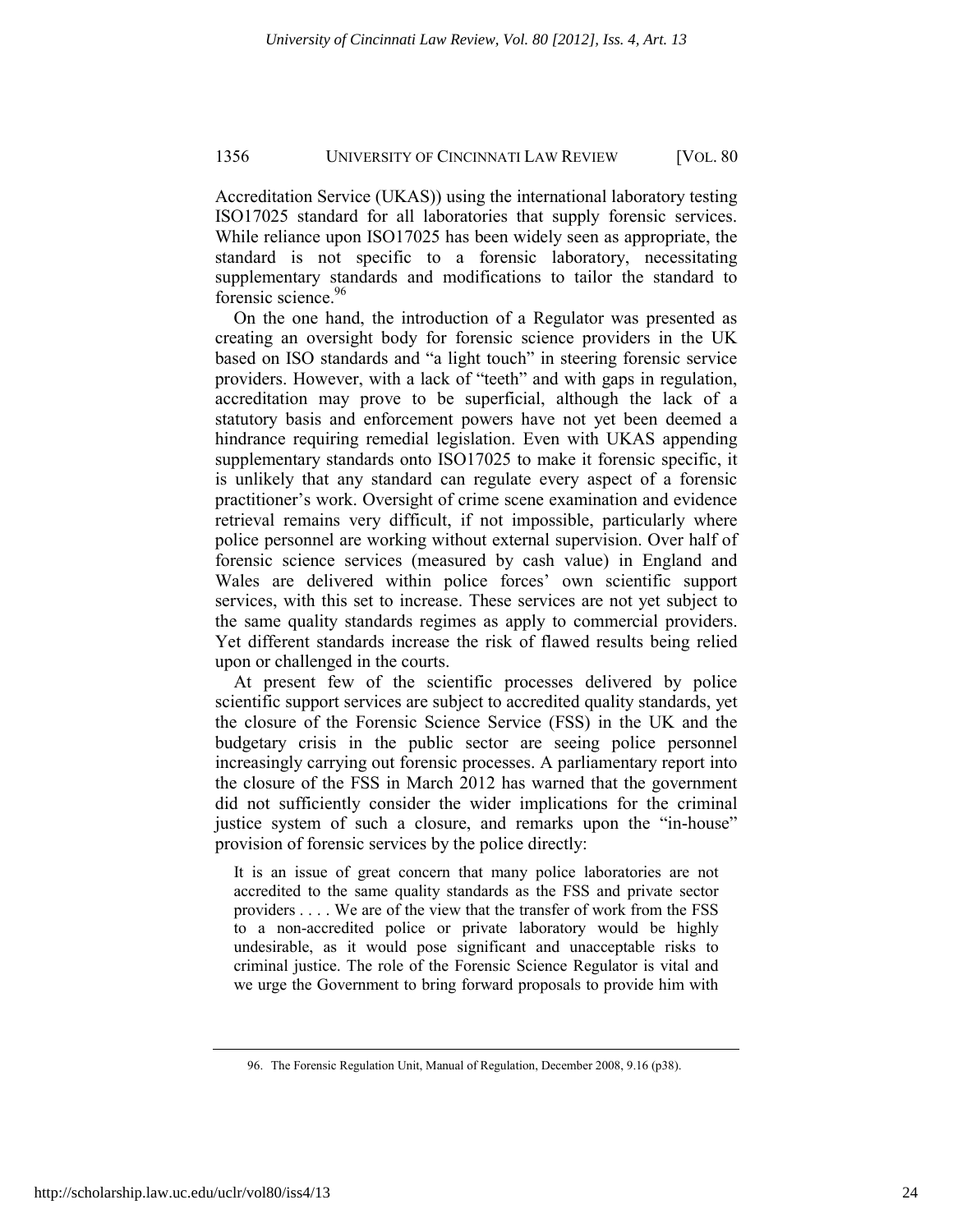statutory powers to enforce compliance with quality standards.<sup>97</sup>

The use of personnel directly employed by the police or working alongside police in shared premises, for example, has been denounced by all reports looking into forensic science. Indeed, high-profile miscarriages of justice in England and Wales were tainted by the suspicion that the police had too easily influenced scientists who were undertaking testing and reporting results. The UK Forensic Regulator's Codes of Practice for individual forensic practitioners states that all practitioners be governed by the principles of "independence, impartiality and integrity," but as Glidewell LJ stated in the Judith Ward appeal:

For lawyers and judges a forensic scientist conjures up the image of a man in a white coat working in a laboratory, approaching his task with cold neutrality, dedicated only to the pursuit of scientific truth. It is a sombre thought that the reality is sometimes different .... Forensic scientists employed by the government may come to see their function as helping the police. They may lose their objectivity.<sup>98</sup>

The Forensic Regulator insists that "organisational structures" do not hinder the goals of independence, impartiality, and integrity, but this is optimistic perhaps, if a scientist is employed by, or working directly alongside, the police. While one would wish to believe in the integrity of all law enforcement and forensic science personnel wherever they may be situated, only naivety would lead one to rely upon it.

Thus, there is still a heavy reliance upon the integrity of the individual, and keen and capable supervision of their work. Yet even forensic scientists concede that forensic science "is not sufficiently well developed as a profession to have the full characteristics of a profession in place."<sup>99</sup> The expansion of the private forensic science market has also raised the possibility of increasing the number of "cowboys" or "charlatans": (dishonest, or incompetent practitioners) and "cherry pickers" (companies or scientists who will undertake only 'profitable' forensic services and eschew the longer, more complex and costly forensic investigations). Practitioners may face pressures that are supposedly balanced by professionalism of the scientist, but they may feel under duress from customers who demand "useful" results; otherwise, materials can be sent to other providers, or payment for tests that produce "no results" can be withheld. Along with most of the public sector in the UK, the Regulator also faces serious resource restrictions.

 <sup>97.</sup> SCIENCE AND TECHNOLOGY COMMITTEE, THE FORENSIC SCIENCE SERVICE, 2010-12, H.C. 855, at 3 (U.K.).

<sup>98.</sup> LJ Glidewell in R v. Ward [1993] 1 W.L.R. 619 at 674.

 <sup>99.</sup> S. Willis, *Forensic Science, Ethics and Criminal Justice*, *in* HANDBOOK OF FORENSIC SCIENCES 523 (J.G. Fraser and Robin Williams eds., 2009).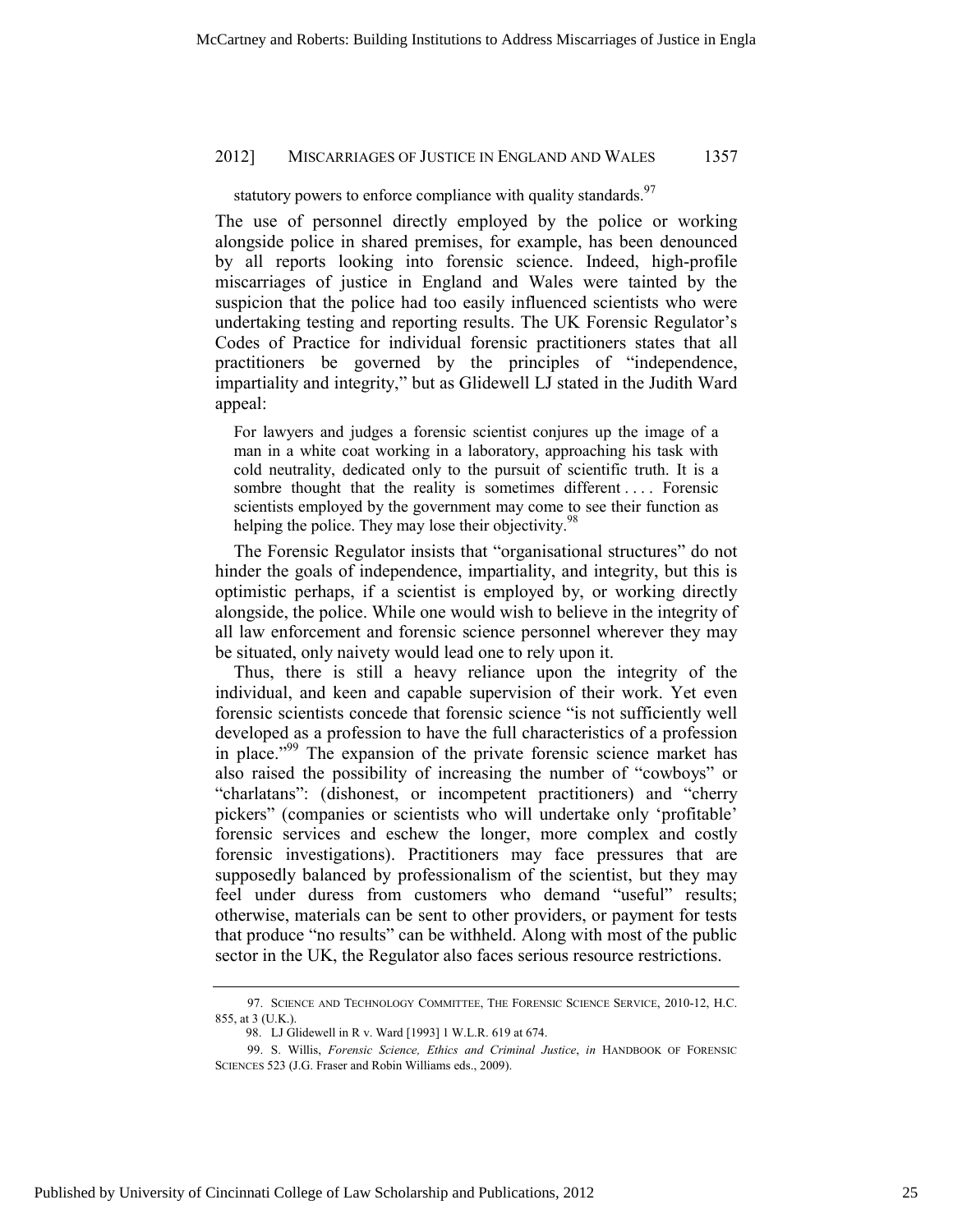Failings in the provision of expert evidence have taken place against a backdrop in the UK of the privatisation of forensic science provision, leading to even greater need for robust regulation. There is a clear need in a deregulated market for forensic science to avoid "bargain basement" forensic services that cut corners. While economic dire straits may make savings on scientific support attractive, the consequences of "cut-price" forensic services or experts should be obvious. Indeed, the UK is already witnessing the return of "in-sourcing" of police scientific support services. It does not require much trawling of the historical record to recount that the influence of police over "experts" was often at the root of flawed expertise in high-profile miscarriages of justice. With the police in charge of forensic evidence during an investigation, there is a need for accountability, with transparency paramount.

#### V. CONCLUSION

That wrongful convictions can have an enduring impact upon the criminal justice system is not a revelation. As this article has shown, the wrongful convictions of the factually innocent have played a significant part in achieving large-scale law reform in England and Wales. But both the CCRC and the Court of Appeal suffer from similar criticisms; despite owing their creation to the wrongly convicted factually innocent, both have proved to be deficient at identifying and correcting factual innocence claims.

For the Court of Appeal, this deficiency is evidenced by the difficulties faced by those arguing fresh evidence or lurking doubt appeals. The Court's approach to these appeals is not surprising given its lack of resources, its willingness to uphold jury verdicts in order to retain confidence in them, and the restrictions placed upon it by its review function. Consequently, its preference for due process appeals is easy to understand given that the task of assessing whether due process has been followed is much easier compared to trying to assess whether a person is factually innocent. Appellants, guilty or innocent, are then often forced to frame their appeals in technicalities. While assisting those who have due process failures, this lack of focus on innocence means that for those who do not have due process failures, fresh evidence and lurking doubt appeals will remain rare and difficult. An appeal process that allows the appeal court to assess whether the jury *should* have convicted rather than whether it *could* have convicted may provide an answer to these problems.

These problems associated with the Court also impact on the CCRC. While it is accepted that the CCRC is an improvement on the previous government machinery for referring cases back to appeal, criticisms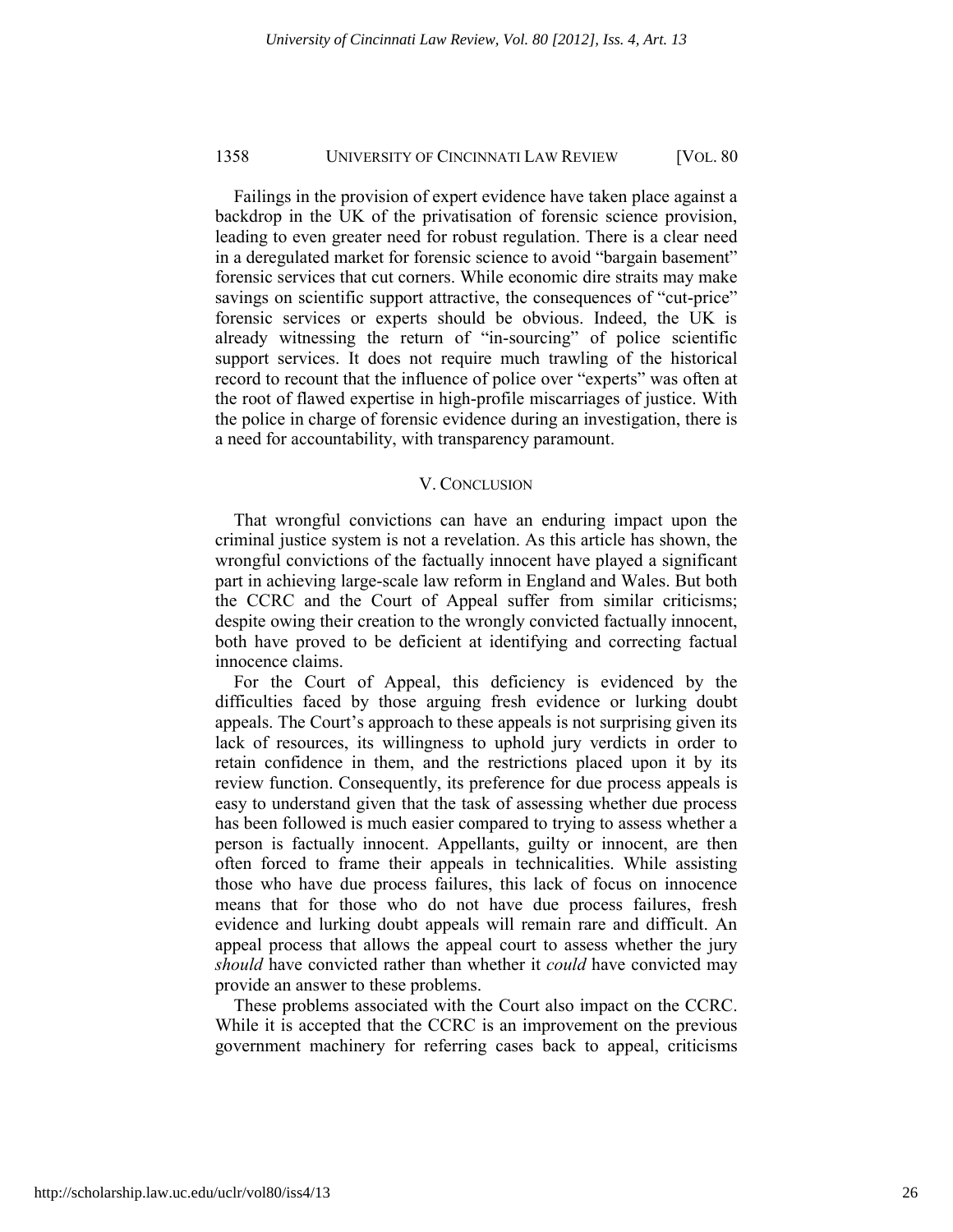remain that it too has proven deficient in a number of areas. Its funding and the number of applicants have caused significant difficulties. Yet whilst there are criticisms in terms of its referral rates, and its success at the Court of Appeal, evidence of these problems remains anecdotal and there is no reliable method by which to gauge whether more cases *should* have been referred back to the appeal courts. If it is true that the Commission has prioritised procedural and technical grounds of appeal over those of factual innocence (and there is no empirical evidence to support this) then it is somewhat understandable that the Commission in its subservient role will sensibly refer those cases that are more likely to be successful. This is not necessarily the Commission's fault, and we would argue that critics should be recalibrating their aim and seeking to reform the Court's illiberal approach to fresh evidence (and therefore factual innocence) appeals.

A further valid criticism of it though is in respect of mission failure. The CCRC has not taken up (some may argue, due to lack of resources) the systemic role that was envisaged by the RCCJ. The Royal Commission did not inquire into the specific causes of individual cases of wrongful conviction, even though it was established in light of several high profile appeals. Instead, it took a much broader view and interpreted the Terms of Reference as seeking reforms that could prevent future miscarriages of justice.<sup>100</sup> The CCRC was given a similar role—to use its knowledge, gained via case-work, to recommend systemic reforms that could prevent future miscarriages.<sup>101</sup> However, it can be argued that the CCRC has yet to fulfil this part of its remit. It has become too "bogged down" by individual casework, and while it has contributed to criminal justice policy, it could do much more than it currently does in this respect. The CCRC then is undoubtedly an improvement on the Home Office in seeking to address miscarriages of justice in the Court of Appeal, but there does not appear to be any quantifiable evidence that it has achieved anything by way of prevention. If the CCRC is unwilling or unable to accept this wider remit, then this "slack" should be picked up by another body. This potentially explains the rise in Innocence Projects in England and Wales, which provide a platform in which innocence arguments can be heard and calls for reform made.<sup>102</sup>

<sup>100.</sup> Of course, many have argued that the RCCJ failed in this mission itself.

<sup>101.</sup> It was stated in the RCCJ report, *supra* note 15 chapter ten ¶ 22, that 'we think it is important that the [Commission] should also be able to draw attention in its [annual report] to general features of the criminal justice system which it had found unsatisfactory in the course of its work, and to make any recommendations for change it thinks fit.'

<sup>102.</sup> For a discussion on the relationship between Innocence Projects and the CCRC in England and Wales, see S. Roberts and L. Weathered, The Contradictions and Compatibility of Innocence Projects and the Criminal Cases Review Commission, 29(1) OXFORD J. LEGAL STUDIES 1 (2009).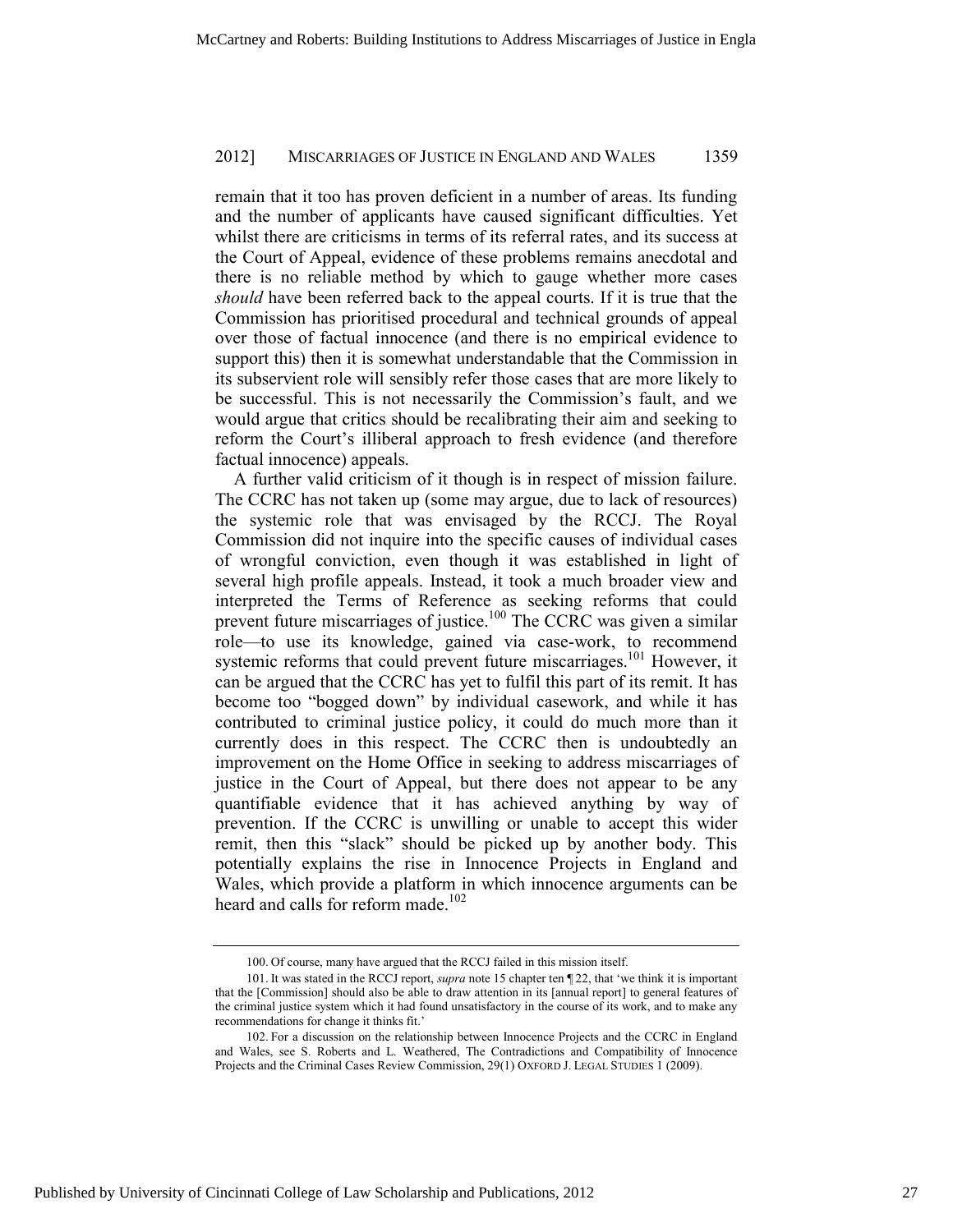The legal engineering then undertaken in England and Wales in creating the Court of Appeal and the Criminal Cases Review Commission has resulted in two bodies that seek to overturn miscarriages of justice, albeit with only partial success, with both in need of reform and extra resourcing if they are going to succeed and take a preventative role, too. The only significant body that has a wholly preventative remit (which has no real role—as yet—in overturning miscarriages of justice) is the Forensic Regulator. However, the preventative role of the Regulator is seriously limited by underresourcing and a lack of powers. It may also yet lead to a false sense of security with legal professionals relying upon the validity and veracity of scientific evidence that in effect is still poorly regulated.

The forensic market in England and Wales remains in turmoil, with serious limitations to any guarantees that forensic evidence will not play a role in any future miscarriages of justice. Placing the Regulator on a statutory footing may assist, but unless the Regulator is given a considerably widened remit and strong powers in conjunction with legal reforms that limit the admission of flawed scientific evidence into the courts, then this body will fail to have a critical impact upon miscarriages of justice.

The Forensic Regulator holds only a detached position with respect to the criminal process. However, the Regulator was appointed in light of miscarriages of justice as a preventative measure, yet it has resulted in only a partial attempt to guarantee no further convictions will be marred by flawed science. Many other developments in the forensic science market are presently working against this aim and could be increasing the risk of miscarriages of justice. The result could be that the Court of Appeal and CCRC are going to be put under greater strain in the future because the body trying to prevent miscarriages of justice is hamstrung by a lack of powers and limited remit, and developments in the criminal justice process in the previous decade have seen due process protections diminished and risks of flawed evidence increased.

England and Wales has then turned to incremental reforms to try and maintain, or strengthen due process protections. Yet the "law and order" rhetoric has most often triumphed, resulting in the diminishment of due process protections. This contrasts with the U.S., where work on exonerations has expanded to include policy formation and lobbying, which has led to significant policy and legislative changes across many states to protect the innocent from conviction. In England and Wales the route taken concentrates upon due process instead of "innocence." This in itself is not to be criticised, because the pursuit of justice is assisted by such due process protections and encompasses justice for the guilty at the same time as protecting the innocent. Due process is important for